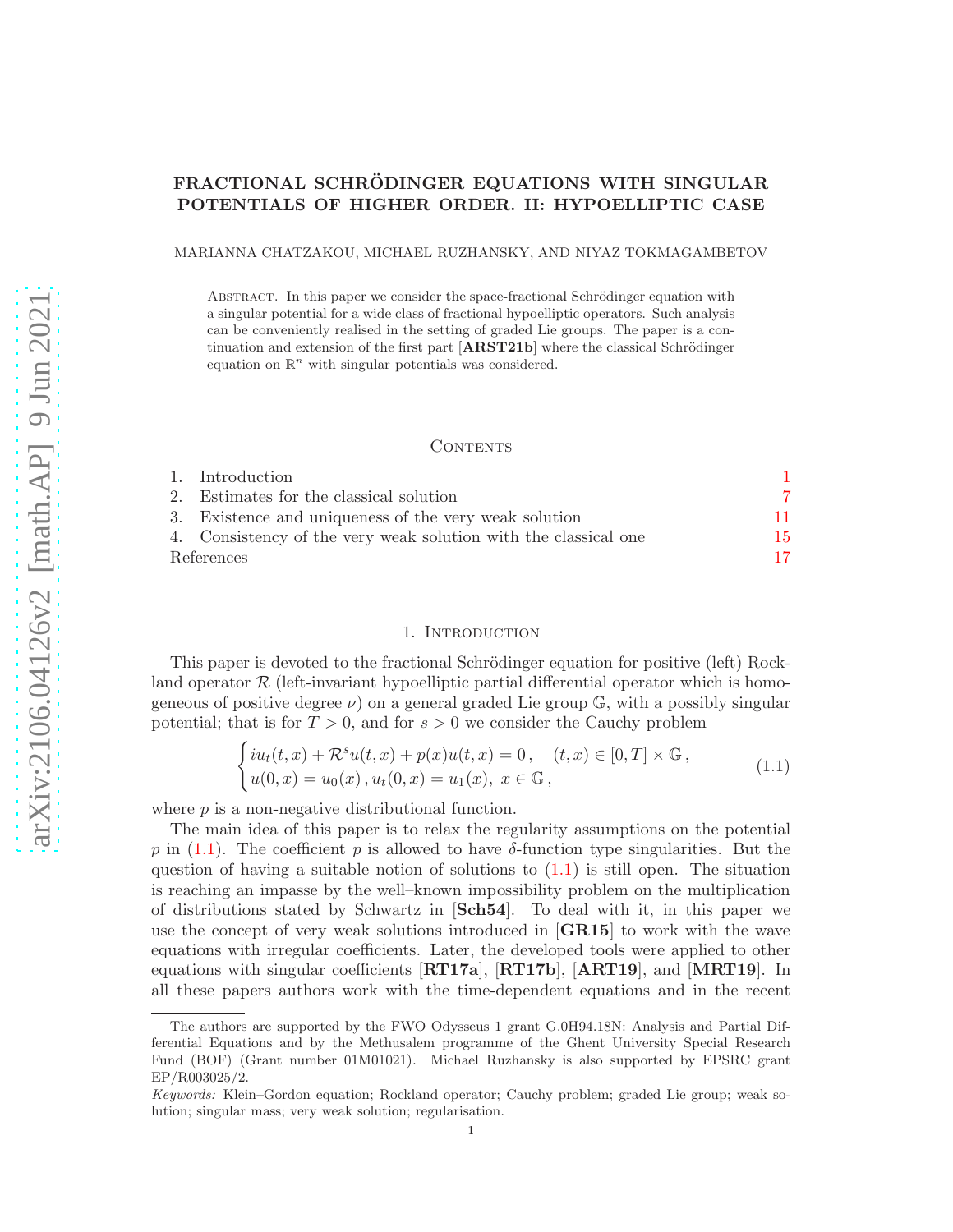works **[ARST21a**], **[ARST21b]**, **[ARST21c**] and **[Gar20**] one started a development of the very weak solutions for partial differential equations with (strongly singular) space-depending coefficients.

In this paper, we will show in details that the notion of very weak solutions is applicable to the Cauchy problem  $(1.1)$  for the fractional Schrödinger equation for the Rockland operator  $\mathcal R$  on the graded Lie group  $\mathbb G$  with a strongly singular potential-coefficient depending on the spacial variable. Indeed, the present work is an improvement and extension of the results obtained in the first part [ARST21b] addressed to the fractional Schrödinger equation. It should be mentioned that the setting of  $[ARST21b]$  was the equation [\(1.1\)](#page-0-1) for  $\mathbb{G} = \mathbb{R}^d$  and  $\mathcal{R} = (-\Delta)^s$  being the positive fractional Laplacian on the Euclidean space. Consequently, the results of [ARST21b] can be considered as a special case of the results obtained here.

At the same time, we also give here some corrections and clarifications to statements of the first part [ARST21b], see Remark [3.8](#page-12-0) and Remark [4.3.](#page-15-0) Also, the arguments around the Sobolev embedding techniques starting from Proposition [2.2](#page-8-0) are new here, giving a new result also for the setting in [ARST21b].

Let us briefly recall the necessary notions in the setting of graded groups. For a more detailed exposition we refer to Folland and Stein [Chapter 1 in [FS82]], or to the more recent one by Fischer and the second author [Chapter 3 in [FR16]].

A connected simply connected Lie group G is called a graded Lie group if its Lie algebra g has a vector space decomposition of the following form

$$
\mathfrak{g}=\bigoplus_{i=1}^{\infty}\mathfrak{g}_i\,,
$$

where all, but finitely many  $\mathfrak{g}_i$ 's, are equal to  $\{0\}$ , and we have

$$
[\mathfrak{g}_i, \mathfrak{g}_j] \subset \mathfrak{g}_{i+j}^{-1}
$$
, for all  $i, j \in \mathbb{N}$ .

For a graded Lie group  $\mathbb{G} \sim \mathbb{R}^n$  with Lie algebra g, we fix a basis  $\{X_1, \dots, X_n\}$  of g adapted to the gradation of the above form. Then, the exponential map  $\exp_{\mathbb{G}} : \mathfrak{g} \to \mathbb{G}$ defined as

$$
x := \exp_{\mathbb{G}}(x_1X_1 + \cdots + x_nX_n),
$$

is a global diffeomorphism from g onto G.

Let A be a diagonalisable linear operator on  $\mathfrak g$  with positive eigenvalues. Then, a family  $\{D_r\}_{r>0}$  of dilations of  $\mathfrak g$  is a collection of linear mappings of the form

$$
D_r = \text{Exp}(A \ln r) = \sum_{k=0}^{\infty} \frac{1}{k!} (\ln(r)A)^k,
$$

where Exp denotes the exponential of matrices. Moreover, the exponential mapping  $\exp_{\mathbb{G}}$  on  $\mathbb G$  transports the dilations  $\{D_r\}_{r>0}$  on the group side; i.e., we have

<span id="page-1-1"></span>
$$
D_r(x) = rx = (r^{\nu_1}x_1, \cdots, r^{\nu_n}x_n), x \in \mathbb{G},
$$
\n(1.2)

where  $\nu_1, \dots, \nu_n$  are the weights of the dilations. Additionally, each  $D_r$ ,  $r > 0$ , is a morphism of g, and consequently, also of G.

Finally, let us note that a connected simply connected Lie group G that can be equipped with such a family of automorphisms is called a homogeneous Lie group; for

<span id="page-1-0"></span><sup>&</sup>lt;sup>1</sup>For the vector spaces V, W we denote by [V, W] the vector space  $\{[v, w] : v \in V, w \in W\}$ , where  $[v, w] := vw - wv$  is the Lie bracket.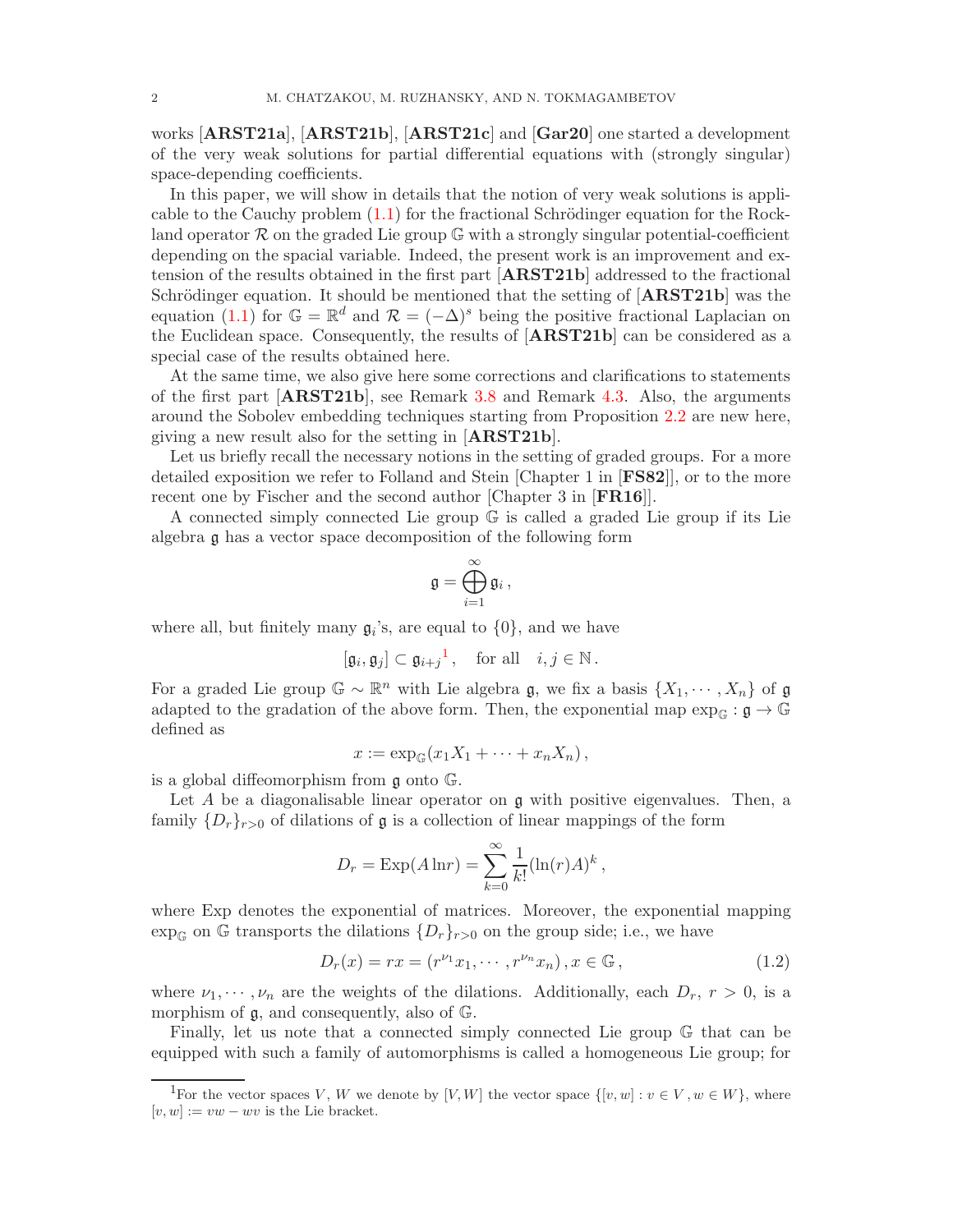such groups, the quantity

$$
Q:=\mathrm{Tr} A=\nu_1+\cdots+\nu_n\,,
$$

is called the homogeneous dimension of G.

Recall that graded Lie groups are naturally also homogeneous Lie groups. Let us illustrate the above ideas with the following examples in the settings of two well-studied homogeneous Lie groups.

<span id="page-2-0"></span>**Example 1.1.** Heisenberg group  $\mathbb{H}_n$ ,  $n \in \mathbb{N}$ : Let  $\mathfrak{h}_n$  be the Lie algebra of the Heisenberg group  $\mathbb{H}_n \sim \mathbb{R}^{2n+1}$  with elements

$$
\mathfrak{h}_n = \{X_1, \cdots, X_n, Y_1, \cdots, Y_n, T\},\
$$

that satisfy the (non-zero) commutator relations

$$
[X_i,Y_i]=T\,,\quad i=1,\cdots,n\,.
$$

Therefore,  $\mathfrak{h}_n$  admits the following gradation

$$
\mathfrak{h}_n=V_1\oplus V_2=\mathrm{span}\{X_1,\cdots,X_n,Y_1,\cdots,Y_n\}\oplus\mathbb{R}T.
$$

The dilations on the elements of  $\mathfrak{h}_n$  are given by

$$
D_r(X_i) = rX_i, D_r(Y_i) = rY_i, i = 1, \cdots, n, D_r(T) = r^2T,
$$

and subsequently  $\mathbb{H}_n$  is homogeneous when equipped with the dilations

$$
rh = (rx, ry, r2t), \quad h = (x, y, t) \in \mathbb{R}^n \times \mathbb{R}^n \times \mathbb{R},
$$

<span id="page-2-1"></span>with homogeneous dimension  $Q_{\mathbb{H}_n} = n + n + 2 = 2n + 2$ .

**Example 1.2.** Engel group  $\mathcal{B}_4$ : Let  $\mathfrak{l}_4$  be the Lie algebra of the Engel group  $\mathcal{B}_4 \sim \mathbb{R}^4$ with elements

$$
\mathfrak{l}_4 = \{X_1, X_2, X_3, X_4\},\,
$$

that satisfy the (non-zero) commutator relations

$$
[X_1, X_2] = X_3, \quad [X_1, X_3] = X_4.
$$

The Lie algebra  $I_4$  admits the gradation

$$
I_4 = V_1 \oplus V_2 \oplus V_3 = \text{span}\{X_1, X_2\} \oplus \mathbb{R}X_3 \oplus \mathbb{R}X_4,
$$

and the natural dilations on  $\mathfrak{l}_4$  are given by

$$
D_r(X_1) = rX_1, D_r(X_2) = rX_2, D_r(X_3) = r^2X_3, D_r(X_4) = r^3X_4,
$$

which, transported to the group side, yield

$$
rx = (rx_1, rx_2, r^2x_3, r^3x_4), x = (x_1, x_2, x_3, x_4) \in \mathcal{B}_4.
$$

Its homogeneous dimension is  $Q_{\mathcal{B}_4} = 1 + 1 + 2 + 3 = 7$ .

Let  $\pi$  be a representation of the group G on the separable Hilbert space  $\mathcal{H}_{\pi}$ . We say that a vector  $v \in \mathcal{H}_{\pi}$  is a smooth vector and we write  $v \in \mathcal{H}_{\pi}^{\infty}$ , if the function

$$
\mathbb{G} \ni x \mapsto \pi(x)v \in \mathcal{H}_{\pi},
$$

is of class  $C^{\infty}$ . If  $X \in \mathfrak{g}$ , then for  $v \in \mathcal{H}_{\pi}^{\infty}$ , the limit

$$
d\pi(X)v := \lim_{t \to 0} \frac{1}{t} \left( \pi(\exp_{\mathbb{G}}(tX))v - v \right),
$$

exists, and the mapping  $d\pi$ :  $\mathfrak{g} \to \text{End}(\mathcal{H}_{\pi}^{\infty})$  is the infinitesimal representation of  $\mathfrak{g}$  on  $\mathcal{H}_{\pi}^{\infty}$  associated to  $\pi$ . With an abuse of notation we shall write  $\pi$  for the infinitesimal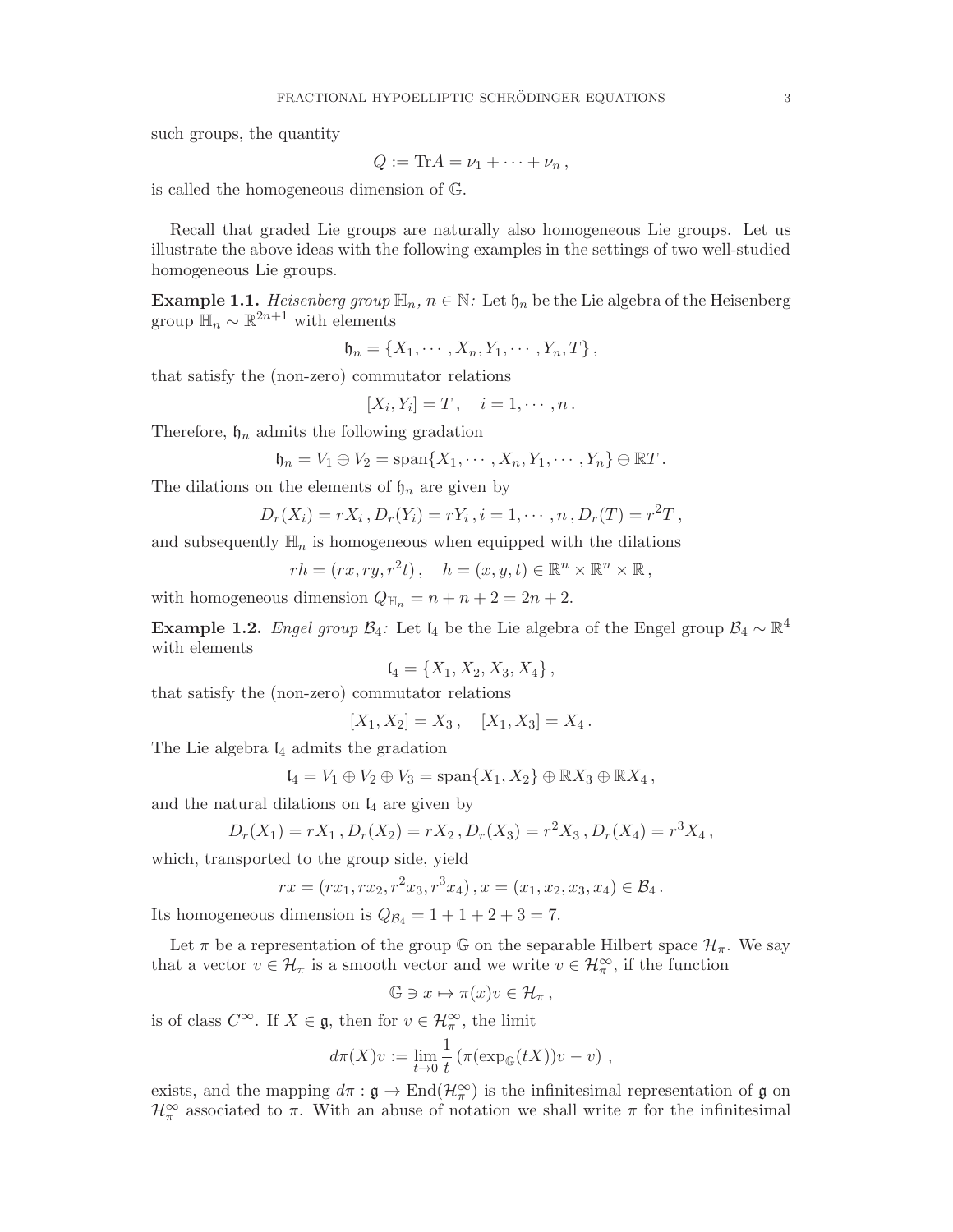representation of  $\mathfrak g$ . Setting  $\pi(X)^\alpha = \pi(X^\alpha)$ ,  $\alpha \in \mathbb N^n$ , we can extend the infinitesimal representation of  $\mathfrak g$  to elements of the universal enveloping algebra  $\mathfrak U(\mathfrak g)$ ; i.e., we can write

$$
d\pi(T) := \pi(T), \quad T \in \mathfrak{U}(\mathfrak{g}),
$$

where T has been identified with a left-invariant operator on  $\mathbb{G}$ , and the set of infinitesimal representations  $\{\pi(T): \pi \in \widehat{\mathbb{G}}\}$  is a fields of operators that turns out to be the symbol associated to T.

Recall that an immediate consequence of the so-called *Poincaré-Birkhoff-Witt* Theorem is that  $\mathfrak{U}(\mathfrak{g})$  can be identified with the space of left-invariant differential operators on G, and moreover, any left-invariant vector field can be written in a unique way as the sum

<span id="page-3-0"></span>
$$
\sum_{\alpha \in \mathbb{N}^n} c_{\alpha} X^{\alpha} , \qquad (1.3)
$$

where all but finite  $c_{\alpha} \in \mathbb{C}$  are zero, and where for  $X_j \in \mathfrak{g}$  we have defined  $X^{\alpha} :=$  $X_1^{\alpha_1} \cdots X_n^{\alpha_n}$ , for  $\alpha = (\alpha_1, \dots, \alpha_n) \in \mathbb{N}^n$ .

If  $\pi \in \mathbb{G}$ ; that is, if  $\pi$  is an element of the unitary dual of  $\mathbb{G}$ , then we say that the left-invariant differential operator  $\mathcal R$  on  $\mathbb G$ , which is homogeneous of a positive degree, is a Rockland operator, if it satisfies the following Rockland condition:

(**R**) for every non-trivial representation  $\pi \in \widehat{\mathbb{G}}$  the operator  $\pi(\mathcal{R})$  is injective on  $\mathcal{H}_{\pi}^{\infty}$ , i.e.,

$$
\forall v \in \mathcal{H}_{\pi}^{\infty}, \pi(\mathcal{R})v = 0 \Longrightarrow v = 0.
$$

For a more detailed discussion of the above condition as appeared in the work of Rockland  $\left[\text{Roc78}\right]$  we refer to  $\left[\text{Sections } 1.7 \text{ and } 4.1 \text{ in } \left[\text{FR16}\right]\right]$ . Equivalent to  $\left(\text{R}\right)$  conditions have appeared in the works of Beals [Bea77] and Helffer and Nourrigat [HN79], with the latter characterising Rockland operators as being the left-invariant hypoelliptic differential operators on G. Spectral properties of the infinitesimal representations of Rockland operators have been considered in [TR97].

For  $\pi \in \widehat{\mathbb{G}}$ , and for R being a positive Rockland operator of homogeneous degree  $\nu$ , from  $(1.3)$  we obtain the following representation of symbol associated to  $\mathcal{R}$ ,

$$
\pi(\mathcal{R}) = \sum_{[\alpha]=\nu} c_{\alpha} \pi(X)^{\alpha},
$$

where

$$
[\alpha]=\nu_1\alpha_1+\cdots+\nu_n\alpha_n
$$

is the homogeneous length of the multi-index  $\alpha$ , and

$$
\pi(X)^{\alpha} = \pi(X^{\alpha}) = \pi(X_1^{\alpha_1} \cdots X_n^{\alpha_n}),
$$

where  $X_j$  is of homogeneous degree  $\nu_j$ .

Recall that R and  $\pi(\mathcal{R})$  are densely defined on  $\mathcal{D}(\mathbb{G}) \subset L^2(\mathbb{G})$  and on  $\mathcal{H}_{\pi}^{\infty} \subset \mathcal{H}_{\pi}$ , respectively (see, e.g. [Proposition 4.1.15 in [FR16]]). Additionally, let us mention that, for the groups we consider here, in the case where  $\mathcal{H}_{\pi} = L^2(\mathbb{R}^m)$  we have  $\mathcal{H}_{\pi}^{\infty} =$  $\mathcal{S}(\mathbb{R}^m)$ , see [Corollary 4.1.2 in [CG90]]. From now on, let us denote by  $\mathcal{R}$ , and by  $\pi(\mathcal{R})$ the self-adjoint extensions of the above on the spaces  $L^2(\mathbb{G})$ , and  $\mathcal{H}_{\pi}$ , respectively.

By the spectral theorem for unbounded operators (see, e.g. Theorem VIII.6 in [RS85]) we can write

$$
\mathcal{R} = \int_{\mathbb{R}} \lambda dE(\lambda), \text{ and } \pi(\mathcal{R}) = \int_{\mathbb{R}} \lambda dE_{\pi}(\lambda),
$$

where E and  $E_{\pi}$  stand for the spectral measures associated to R and to  $\pi(\mathcal{R})$ .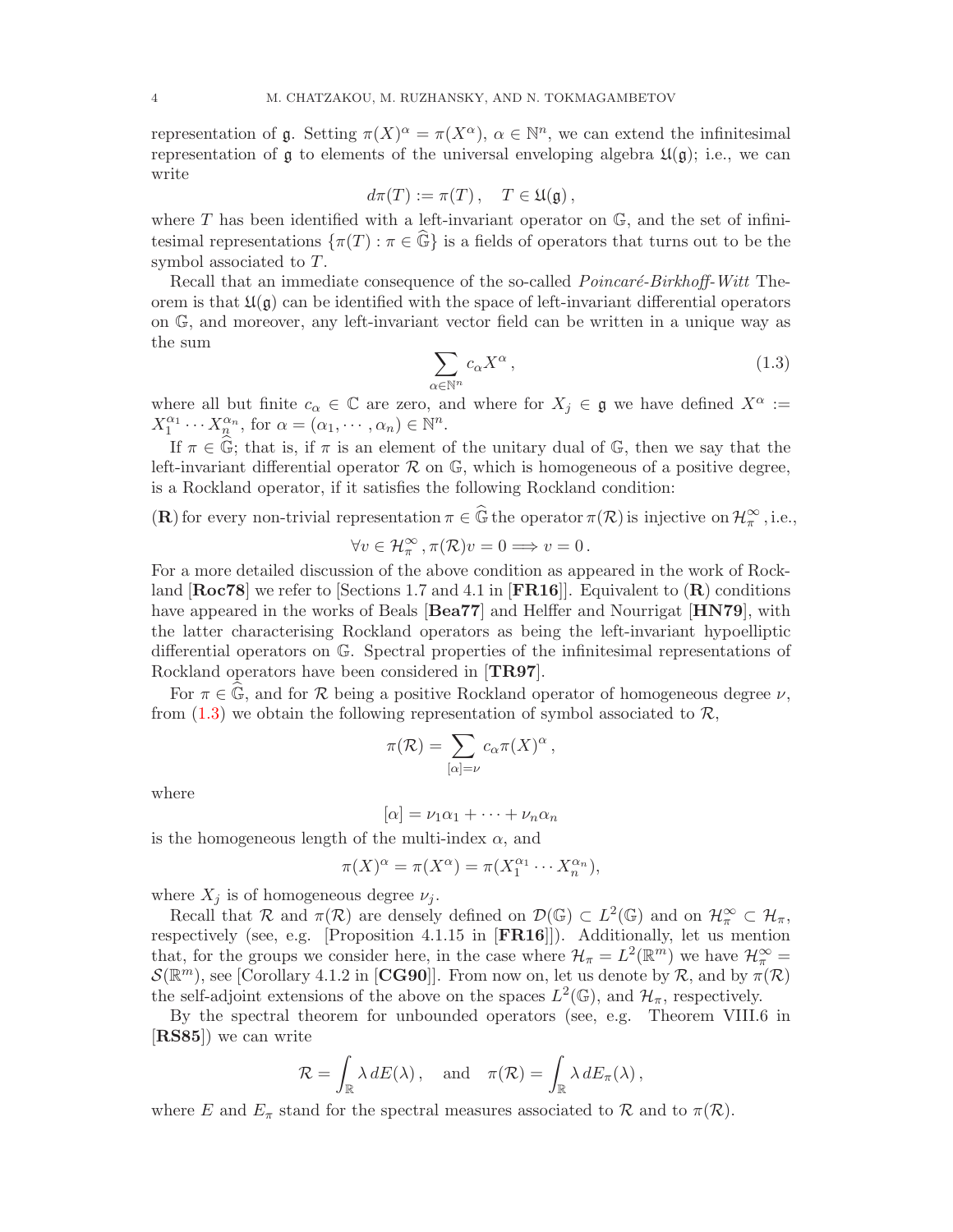For our purposes, we have required the positivity of the Rockland operator  $\mathcal R$  that should be regarded in the operator sense. In particular, the Rockland operator  $\mathcal R$  is positive on  $L^2(\mathbb{G})$ , if it is formally self-adjoint; that is we have  $\mathcal{R} = \mathcal{R}^*$  in the universal enveloping algebra  $\mathfrak{U}(\mathfrak{g})$ , and  $\mathcal R$  satisfies the condition

$$
\int_{\mathbb{G}} \mathcal{R}f(x)\overline{f(x)} dx \ge 0, \quad \forall f \in \mathcal{D}(\mathbb{G}).
$$

For a positive Rockland operator R, the infinitesimal representations  $\pi(\mathcal{R})$  are also positive because of the relations between the spectral measures.

A standard example of a Rockland operator on a stratified Lie group G is the socalled sub-Laplacian on G that is of homogeneous degree  $\nu = 2$ , and is defined as follows:

If G is a stratified Lie group with a given basis  $Z_1, \dots, Z_k$  for the first stratum of its Lie algebra, then the left-invariant differential operator on G given by

$$
Z_1^2 + \cdots + Z_k^2\,,
$$

is called the sub-Laplacian on G.

The infinitesimal representations of such operators on the particular cases of the Heisenberg and Engel groups, as introduced in Examples [1.1](#page-2-0) and [1.2,](#page-2-1) are given in the following examples.

**Example 1.3.** Heisenberg group  $\mathbb{H}_n$ : Using the Schrödinger representations (see e.g. [Tay84]) of  $\mathbb{H}_n$ , the inifinitesimal representation, parametrised by  $\lambda \in \mathbb{R} \setminus \{0\}$ , of the sub-Laplacian  $\mathcal{L}_{\mathbb{H}}$  on  $\mathbb{H}_n$ , is the operator on  $\mathcal{H}_{\pi_\lambda}^{\infty} = \mathcal{S}(\mathbb{R}^n)$  given by

$$
\mathcal{A}:=\pi_{\lambda}(\mathcal{L}_{\mathbb{H}})=|\lambda|\sum_{j=1}^n\left(\partial_{u_j}^2-u_j^2\right)\,.
$$

Now,  $A$  is the harmonic oscillator, and if we keep the same notation for its self-adjoint extension on  $\mathcal{H}_{\pi_{\lambda}} = L^2(\mathbb{R}^n)$ , then the spectrum of  $-\mathcal{A}$  is explicitly known as

$$
\{2|\ell|+n\,,\ell\in\mathbb{N}^n\}\,,
$$

where  $|\ell| = \ell_1 + \cdots + \ell_n$ , see, e.g. [Section 6.4 in [**FR16**]].

**Example 1.4.** Engel group  $\mathcal{B}_4$ : Using the representations of  $\mathcal{B}_4$  proved by Dixmier [p.333 in [Dix57]] we see that the infinitesimal representation, parametrised by  $\lambda \in$  $\mathbb{R} \setminus \{0\}$ ,  $\mu \in \mathbb{R}$ , of the sub-Laplacian  $\mathcal{L}_{\mathcal{B}_4}$  on  $\mathcal{B}_4$ , is the operator on  $\mathcal{H}_{\pi_{\lambda,\mu}} = \mathcal{S}(\mathbb{R})$  given by

$$
\mathcal{A}:=\pi_{\lambda,\mu}(\mathcal{L}_{\mathcal{B}_4})=\frac{d^2}{du^2}-\frac{1}{4}\left(\lambda u^2-\frac{\mu}{\lambda}\right)^2\,.
$$

The operator  $A$  here is an anharmonic oscillator that admits a self-adjoint extension on  $\mathcal{H}_{\pi_{\lambda}} = L^2(\mathbb{R}^n)$  and has discrete spectrum, see e.g. [CDR18].

More generally, for a positive Rockland operator  $R$ , Hulanicki, Jenkins and Ludwig [HJL85] proved that the spectrum of  $\pi(\mathcal{R})$ , with  $\pi \in \mathbb{G} \setminus \{1\}$ , is discrete and lies in  $(0,\infty)$ , which allows us to choose an orthonormal basis for  $\mathcal{H}_{\pi}$  such that the self-adjoint operator  $\pi(\mathcal{R})$  admits an infinite matrix representation of the form

<span id="page-4-0"></span>
$$
\pi(\mathcal{R}) = \begin{pmatrix} \pi_1^2 & 0 & \cdots & \cdots \\ 0 & \pi_2^2 & 0 & \cdots \\ \vdots & 0 & \ddots & \\ \vdots & \vdots & \ddots & \ddots \end{pmatrix}, \qquad (1.4)
$$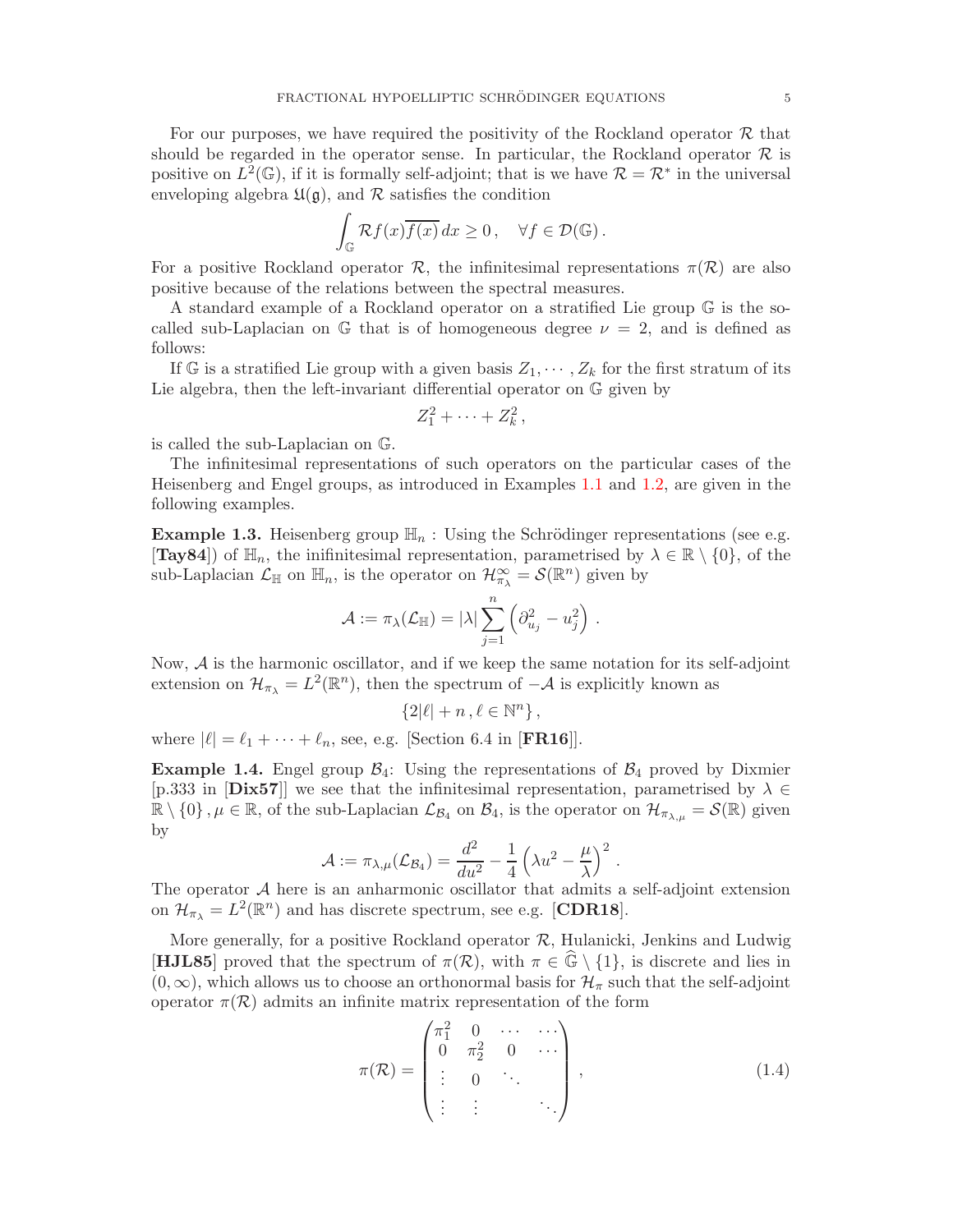where  $\pi \in \mathbb{G} \setminus \{1\}$  and  $\pi_j > 0$ .

We will now briefly recall the group Fourier transform: If we identify the irreducible unitary representations with their equivalence classes, then for  $f \in L^1(\mathbb{G})$  and for  $\pi \in \widehat{\mathbb{G}}$ , the group Fourier transform of f at  $\pi$  is the map

$$
\mathcal{F}_{\mathbb{G}}f:\pi\mapsto\mathcal{F}_{\mathbb{G}}f(\pi)\,,
$$

that is a linear endomorphism on  $\mathcal{H}_{\pi}$ , defined by

$$
\mathcal{F}_{\mathbb{G}}f(\pi) \equiv \widehat{f}(\pi) \equiv \pi(f) := \int_{\mathbb{G}} f(x)\pi(x)^* dx,
$$

where the integration on  $\mathbb{G}$  is taken with respect to the binvariant Haar measure dx on G. By the above we can also write

$$
\mathcal{F}_{\mathbb{G}}(\mathcal{R}f)(\pi) = \pi(\mathcal{R})f(\pi) ,
$$

and, using the basis in the representation of  $\mathcal{H}_{\pi}$  given in [\(1.4\)](#page-4-0), the latter can be rewritten as

$$
\left\{\pi_k^2\cdot \widehat{f}(\pi)_{k,l}\right\}_{k,l\in\mathbb{N}}.
$$

For graded Lie groups, or more generally for connected simply connected nilpotent Lie groups, the orbit method or, more particularly, the geometry of co-adjoint orbits [CG90; Kir04], identifies the unitary dual  $\mathbb{G}$  with a subset of a Euclidean space which is equipped with a concrete measure  $\mu$ , called the Plancherel measure, that allows for the Fourier inversion formula. Furthermore, the operator  $\pi(f)$  is in the Hilbert-Schmidt class, and its Hilbert-Schmidt norm depends only on the class of  $\pi$ ; the map

$$
\widehat{\mathbb{G}} \ni \pi \mapsto ||\pi(f)||_{\text{HS}}^2
$$

is integrable against  $\mu$  and we have the following isometry, known as the Plancherel formula

<span id="page-5-1"></span>
$$
\int_{\mathbb{G}} |f(x)|^2 dx = \int_{\widehat{\mathbb{G}}} ||\pi(f)||_{\text{HS}}^2 d\mu(\pi).
$$
 (1.5)

For a detailed discussion on this topic we refer to [Section 1.8, Appendix B.2 in [FR16]].

Finally, since the action of a Rockland operator  $\mathcal R$  is involved in our analysis, let us make a brief overview of some related properties.

**Definition 1.5** (Homogeneous Sobolev spaces). For  $s > 0$ ,  $p > 1$ , and R a positive homogeneous Rockland operator of degree  $\nu$ , we define the R-Sobolev spaces as the space of tempered distributions  $\mathcal{S}'(\mathbb{G})$  obtained by the completion of  $\mathcal{S}(\mathbb{G}) \cap \text{Dom}(\mathcal{R}^{\frac{s}{\nu}})$ for the norm

$$
||f||_{\dot{L}^p_s(\mathbb{G})} := ||\mathcal{R}_p^{\frac{s}{\nu}}f||_{L^p(\mathbb{G})}, \quad f \in \mathcal{S}(\mathbb{G}) \cap \text{Dom}(\mathcal{R}_p^{\frac{s}{\nu}}),
$$

where  $\mathcal{R}_p$  is the maximal restriction of  $\mathcal R$  to  $L^p(\mathbb{G})$ .<sup>[2](#page-5-0)</sup>

Let us mention that, the above R-Sobolev spaces do not depend on the specific choice of  $R$ , in the sense that, different choices of the latter produce equivalent norms, see [Proposition 4.4.20 in [FR16]].

In the scale of these Sobolev spaces, we recall the next proposition as in [Proposition 4.4.13 in [FR16]].

<span id="page-5-0"></span><sup>&</sup>lt;sup>2</sup>When  $p = 2$ , we will write  $\mathcal{R}_2 = \mathcal{R}$  for the self-adjoint extension of  $\mathcal{R}$  on  $L^2(\mathbb{G})$ .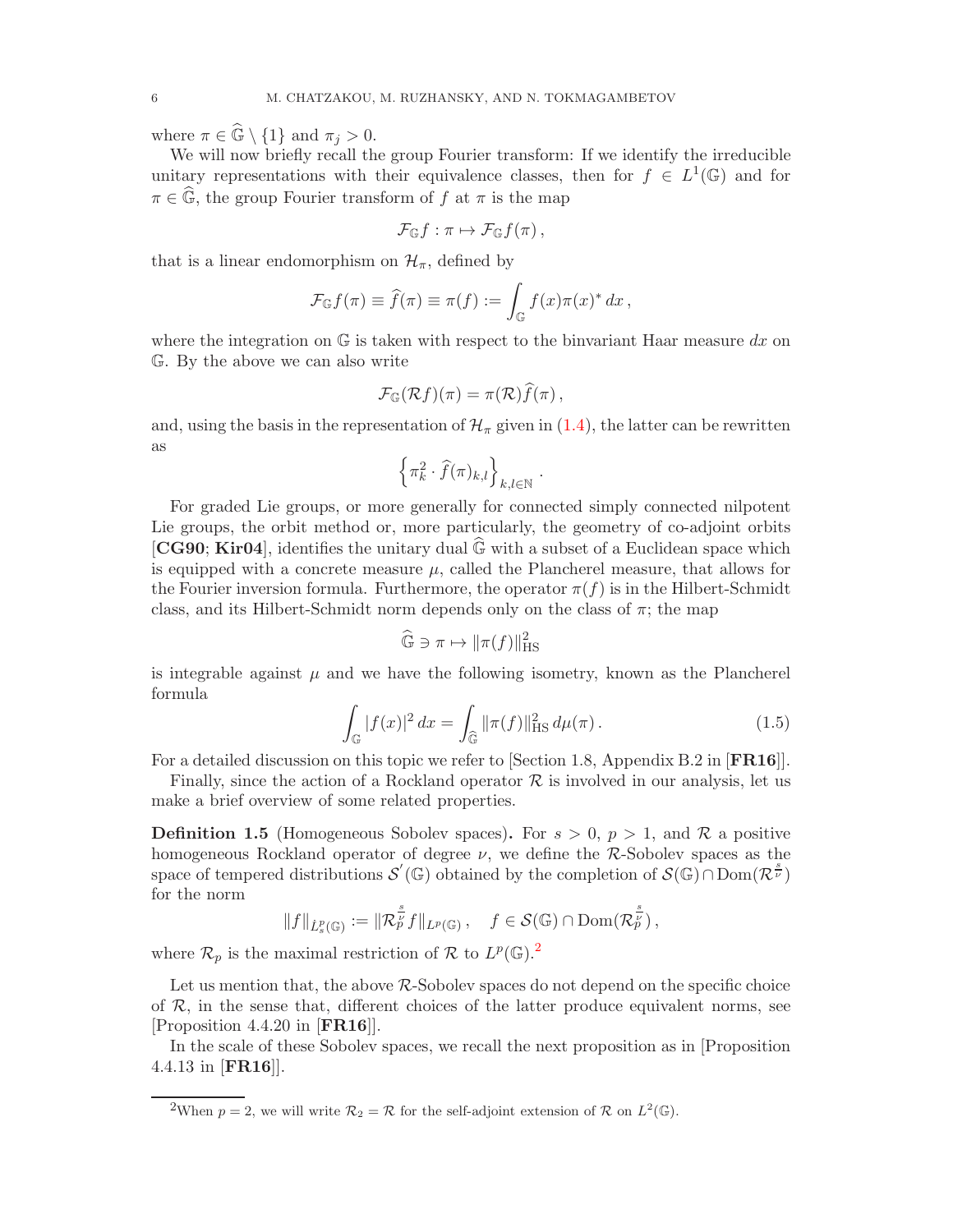**Proposition 1.6** (Sobolev embeddings). For  $1 < \tilde{q}_0 < q_0 < \infty$  and for  $a, b \in \mathbb{R}$  such that

$$
b - a = Q\left(\frac{1}{\tilde{q}_0} - \frac{1}{q_0}\right),
$$

we have the continuous inclusions

$$
\dot{L}_b^{\tilde{q}_0}(\mathbb{G})\subset \dot{L}_a^{q_0}(\mathbb{G}),
$$

that is, for every  $f \in \dot{L}_b^{\tilde{q}_0}$  $\tilde{\mathcal{F}}_b^{q_0}(\mathbb{G})$ , we have  $f \in L_a^{q_0}(\mathbb{G})$ , and there exists some positive constant  $C = C(\tilde{q}_0, q_0, a, b)$  (independent of f) such that

<span id="page-6-3"></span>
$$
||f||_{\dot{L}_a^{q_0}(\mathbb{G})} \le C ||f||_{\dot{L}_b^{\tilde{q}_0}(\mathbb{G})}.
$$
\n(1.6)

In the sequel we will make use of the following notation:

**Notation 1.7.** • When we write  $a \leq b$ , we will mean that there exists some constant  $c > 0$  (independent of any involved parameter) such that  $a \leq cb$ ;

• if  $\alpha = (\alpha_1, \dots, \alpha_n) \in \mathbb{N}^n$  is some multi-index, then we denote by

$$
[\alpha] = \sum_{i=1}^{n} v_i \alpha_i ,
$$

its homogeneous length, where the  $v_i$ 's stand for the dilations' weights as in  $(1.2)$ , and by

$$
|\alpha| = \sum_{i=1}^n \alpha_i \,,
$$

the length of it;

• for suitable  $f \in \mathcal{S}'(\mathbb{G})$  we have introduced the following norm

$$
||f||_{H^s(\mathbb{G})} := ||f||_{\dot{L}^2_s(\mathbb{G})} + ||f||_{L^2(\mathbb{G})};
$$

• when regulisations of functions/distributions on G are considered, they must be regarded as arising via convolution with Friedrichs-mollifiers; that is,  $\psi$ is a Friedrichs-mollifier, if it is a compactly supported smooth function with  $\int_{\mathbb{G}} \psi \, dx = 1$ . Then the regularising net is defined as

<span id="page-6-4"></span>
$$
\psi_{\epsilon}(x) = \epsilon^{-Q} \psi(D_{\epsilon^{-1}}(x)), \quad \epsilon \in (0, 1], \tag{1.7}
$$

where  $Q$  is the homogeneous dimension of  $\mathbb{G}$ .

#### 2. Estimates for the classical solution

<span id="page-6-0"></span>Here and thereafter, we consider a fixed power  $s > 0$  of a fixed, positive Rockland operator  $\mathcal R$  that is assumed to be of homogeneous degree  $\nu$ . Moreover, the coefficient  $p$  in  $(1.1)$  will be regarded to be non-negative on  $\mathbb{G}$ .

The next two propositions prove the existence and uniqueness of the classical solution to the Cauchy problem [\(1.1\)](#page-0-1), in the cases where the potential p is in the space  $L^{\infty}(\mathbb{G})$ or  $L^{\frac{2Q}{\nu s}}(\mathbb{G})$ , where, in the second case, the condition  $Q > \nu s$  must be satisfied.

<span id="page-6-2"></span>**Proposition 2.1.** Let  $p \in L^{\infty}(\mathbb{G})$ , where  $p \geq 0$ , and suppose that  $u_0 \in H^{\frac{sv}{2}}(\mathbb{G})$ . Then, there exists a unique solution  $u \in C([0, T]; H^{\frac{sv}{2}}(\mathbb{G}))$  to the Cauchy problem  $(1.1)$ , that satisfies the estimate

<span id="page-6-1"></span>
$$
||u(t, \cdot)||_{H^{\frac{sy}{2}}(\mathbb{G})} \lesssim (1 + ||p||_{L^{\infty}(\mathbb{G})}) ||u_0||_{H^{\frac{sy}{2}}(\mathbb{G})},
$$
\n(2.1)

uniformly in  $t \in [0, T]$ .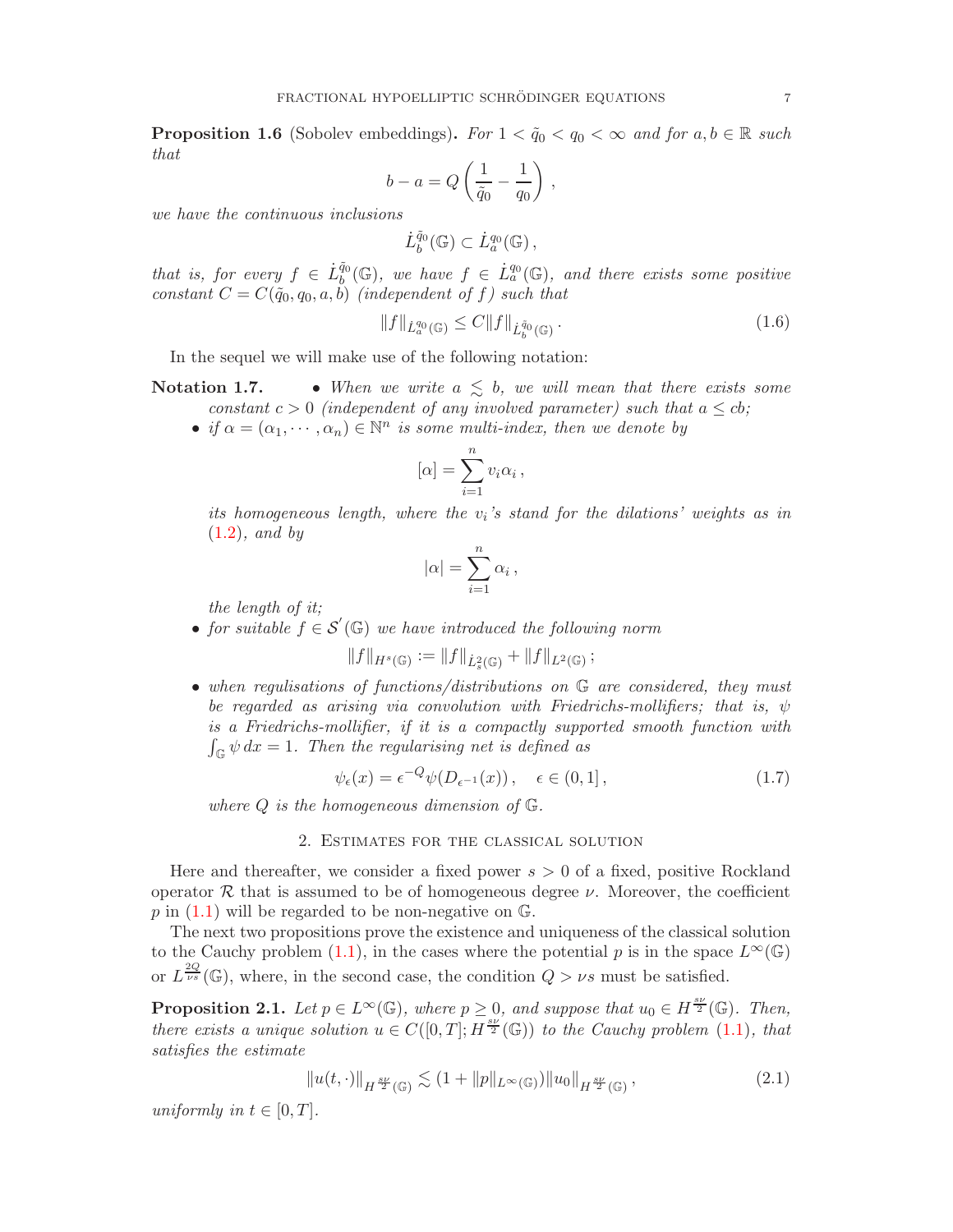*Proof.* Multiplying the equation  $(1.1)$  by  $u_t$  and integrating over  $\mathbb{G}$ , we get

<span id="page-7-0"></span> $\Re(\langle i u_t(t, \cdot), u_t(t, \cdot) \rangle_{L^2(\mathbb{G})} + \langle \mathcal{R}^s u(t, \cdot), u_t(t, \cdot) \rangle_{L^2(\mathbb{G})} + \langle p(\cdot) u(t, \cdot), u_t(t, \cdot) \rangle_{L^2(\mathbb{G})}) = 0$ , (2.2) for all  $t \in [0, T]$ . It is easy to see that

$$
\Re(\langle \mathcal{R}^s u(t,\cdot),u_t(t,\cdot)\rangle_{L^2(\mathbb{G})})=\frac{1}{2}\partial_t \|\mathcal{R}^{\frac{s}{2}} u(t,\cdot)\|_{L^2(\mathbb{G})}^2,
$$

and

$$
\Re(\langle p(\cdot)u(t,\cdot),u_t(t,\cdot)\rangle_{L^2(\mathbb{G})})=\frac{1}{2}\partial_t\|\sqrt{p}(\cdot)u(t,\cdot)\|_{L^2(\mathbb{G})}^2,
$$

so that, denoting by

$$
E(t) := \|\mathcal{R}^{\frac{s}{2}}u(t,\cdot)\|_{L^2(\mathbb{G})}^2 + \|\sqrt{p}(\cdot)u(t,\cdot)\|_{L^2(\mathbb{G})}^2,
$$

the real part of the functional estimate of [\(2.2\)](#page-7-0), equation (2.2) implies that  $\partial_t E(t) = 0$ , and consequently also that

<span id="page-7-1"></span>
$$
E(t) = E(0), \text{ for all } t \in [0, T].
$$
 (2.3)

Therefore, taking into consideration the estimate

$$
\|\sqrt{p}u_0\|_{L^2(\mathbb{G})}^2 \leq \|p\|_{L^{\infty}(\mathbb{G})} \|u_0\|_{L^2(\mathbb{G})}^2,
$$

the equation [\(2.3\)](#page-7-1) implies that for all  $t \in [0, T]$  we have

<span id="page-7-2"></span>
$$
\|\sqrt{p}u(t,\cdot)\|_{L^{2}(\mathbb{G})}^{2} \lesssim \|\mathcal{R}^{\frac{s}{2}}u_{0}\|_{L^{2}(\mathbb{G})}^{2} + \|p\|_{L^{\infty}}\|u_{0}\|_{L^{2}(\mathbb{G})}^{2}, \qquad (2.4)
$$

and

$$
\mathcal{R}^{\frac{s}{2}}u(t,\cdot)\|_{L^{2}(\mathbb{G})}^{2} \lesssim \|\mathcal{R}^{\frac{s}{2}}u_{0}\|_{L^{2}(\mathbb{G})}^{2} + \|p\|_{L^{\infty}}\|u_{0}\|_{L^{2}(\mathbb{G})}^{2}.
$$
\n(2.5)

Now since

$$
\|\mathcal{R}^{\frac{s}{2}}u_0\|_{L^2(\mathbb{G})}^2, \|u_0\|_{L^2(\mathbb{G})}^2 \leq \|u_0\|_{H^{\frac{s\nu}{2}}(\mathbb{G})}^2,
$$

we can estimate  $(2.4)$  and  $(2.5)$  further by

<span id="page-7-3"></span> $\Vert$ 

<span id="page-7-6"></span>
$$
\|\sqrt{p}u(t,\cdot)\|_{L^{2}(\mathbb{G})}\lesssim\left(1+\|p\|_{L^{\infty}(\mathbb{G})}^{\frac{1}{2}}\right)\|u_{0}\|_{H^{\frac{8\nu}{2}}(\mathbb{G})},\tag{2.6}
$$

and

<span id="page-7-7"></span>
$$
\|\mathcal{R}^{\frac{s}{2}}u(t,\cdot)\|_{L^{2}(\mathbb{G})}\lesssim\left(1+\|p\|_{L^{\infty}(\mathbb{G})}^{\frac{1}{2}}\right)\|u_{0}\|_{H^{\frac{sp}{2}}(\mathbb{G})},\tag{2.7}
$$

respectively.

Now, to prove  $(2.1)$ , it remains to show the desired estimate for the norm  $\|u(t, \cdot)\|_{L^2(\mathbb{G})}$ . To this end, we first apply the group Fourier transform to  $(1.1)$  with respect to  $x \in \mathbb{G}$ and for all  $\pi \in \widehat{\mathbb{G}}$ , and we get

<span id="page-7-4"></span>
$$
i\widehat{u}_t(t,\pi) + \pi(\mathcal{R})^s \widehat{u}(t,\pi) = \widehat{f}(t,\pi); \quad \widehat{u}(0,\pi)_{k,l} = \widehat{u}_0(\pi)_{k,l},
$$
\n(2.8)

where  $\widehat{f}(t, \pi)$  denotes the group Fourier transform of the function  $f(t, x) := -p(x)u(t, x)$ . Taking into account the matrix representation of  $\pi(\mathcal{R})$ , we rewrite the matrix equation [\(2.8\)](#page-7-4) componentwise as the infinite system of equations of the form

<span id="page-7-5"></span>
$$
i\widehat{u}_t(t,\pi)_{k,l} + \pi_k^{2s} \cdot \widehat{u}(t,\pi)_{k,l} = \widehat{f}(t,\pi)_{k,l},
$$
\n(2.9)

for all  $\pi \in \widehat{\mathbb{G}}$  and for any  $k, l \in \mathbb{N}$ , where now  $\widehat{f}(t, \pi)_{k,l}$  can be regarded as the source term of the second order differential equation as in [\(2.9\)](#page-7-5).

Now, let us decouple the matrix equation in [\(2.9\)](#page-7-5) by fixing  $\pi \in \widehat{\mathbb{G}}$ , and treat each of the equations represented in  $(2.9)$  individually. If we denote by

$$
v(t) := \widehat{u}(t, \pi)_{k,l}, \beta^{2s} := \pi_k^{2s}, f(t) := \widehat{f}(t, \pi)_{k,l} \text{ and } v_0 := \widehat{u}_0(\pi)_{k,l},
$$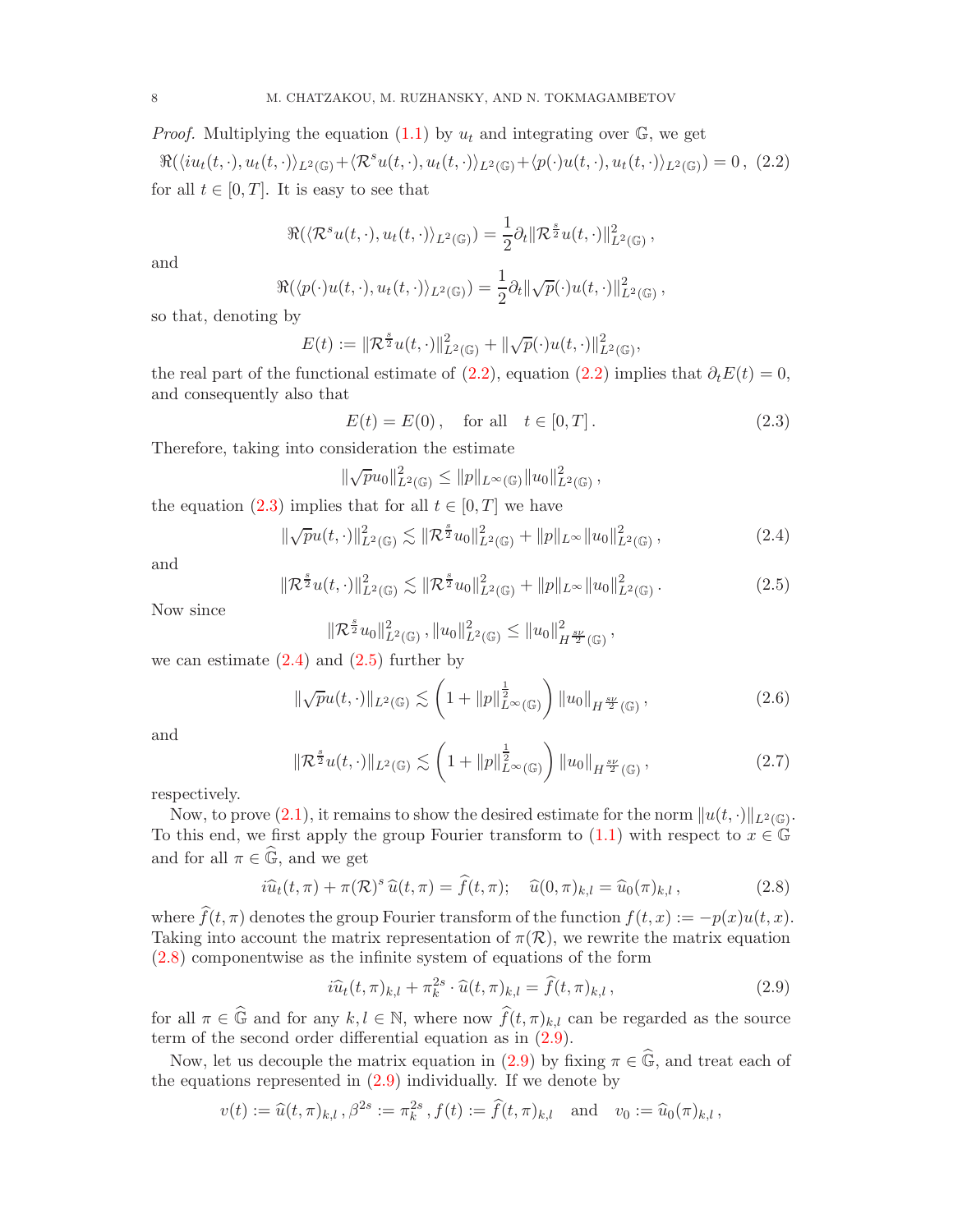then  $(2.9)$  becomes

<span id="page-8-1"></span>
$$
iv'(t) + \beta^{2s} \cdot v(t) = f(t); v(0) = v_0,
$$
\n(2.10)

with  $\beta > 0$ . By solving first the homogeneous version of  $(2.10)$ , and then by applying Duhamel's principle (see e.g. [Eva98]), we get the following representation of the solution of [\(2.10\)](#page-8-1)

$$
v(t) = v_0 \exp(-i\beta^{2s}t) + \int_0^t \exp(-i\beta^{2s}(t-s))f(s) ds.
$$

Therefore, if we substitute back our initial conditions in  $t$ , then we get the estimate

<span id="page-8-2"></span>
$$
|\widehat{u}(t,\pi)_{k,l}|^2 \lesssim |\widehat{u}_0(\pi)_{k,l}|^2 + \int_0^T |\widehat{f}(t,\pi)_{k,l}|^2 dt,
$$
\n(2.11)

which holds uniformly in  $\pi \in \widehat{\mathbb{G}}$  and for each  $k, l \in \mathbb{N}$ , where we have used that  $L^2([0,T]) \subset L^1([0,T])$ . Now, recall that since for any Hilbert-Schmidt operator A one has

$$
||A||_{\text{HS}}^2 = \sum_{k,l} |\langle A\varphi_k, \varphi_l \rangle|^2 \,,
$$

where  $\{\varphi_1, \varphi_2, \dots\}$  is some orthonormal basis, summing over  $k, l \in \mathbb{N}$  the inequalities  $(2.11)$  we get

$$
\|\widehat{u}(t,\pi)\|_{\text{HS}}^2 \lesssim \|\widehat{u}_0(\pi)\|_{\text{HS}}^2 + \sum_{k,l} \int_0^T |\widehat{f}(t,\pi)_{k,l}|^2 dt.
$$

Next we integrate the last inequality with respect to the Plancherel measure  $\mu$  on  $\widehat{\mathbb{G}}$ , so that using the Plancherel identity [\(1.5\)](#page-5-1), we obtain

<span id="page-8-3"></span>
$$
||u(t, \cdot)||_{L^{2}(\mathbb{G})}^{2} \lesssim ||u_{0}||_{L^{2}(\mathbb{G})}^{2} + \int_{\mathbb{G}} \sum_{k,l} \int_{0}^{T} |\widehat{f}(t, \pi)_{k,l}|^{2} dt d\mu(\pi), \qquad (2.12)
$$

and if we use Lebesgue's dominated convergence theorem, Fubini's theorem and the Plancherel formula we have

$$
\int_{\mathbb{G}} \sum_{k,l} \int_0^T |\widehat{f}(t,\pi)_{k,l}|^2 dt d\mu = \int_0^T \int_{\mathbb{G}} \sum_{k,l} |\widehat{f}(t,\pi)_{k,l}|^2 d\mu dt = \int_0^T \|f(t,\cdot)\|_{L^2(\mathbb{G})}^2 dt.
$$
\n(2.13)

Now, since  $f(t, x) = -p(x)u(t, x)$ , using the estimate [\(2.6\)](#page-7-6) we get

$$
||f(t, \cdot)||_{L^{2}(\mathbb{G})} \leq ||p||_{L^{\infty}(\mathbb{G})}^{\frac{1}{2}} ||\sqrt{p}u(t, \cdot)||_{L^{2}(\mathbb{G})} \lesssim (1 + ||p||_{L^{\infty}(\mathbb{G})}) ||u_{0}||_{H^{\frac{sp}{2}}(\mathbb{G})}, \qquad (2.14)
$$

so that by  $(2.12)$  we arrive at

<span id="page-8-4"></span>
$$
||u(t, \cdot)||_{L^{2}(\mathbb{G})} \lesssim \left(1 + ||p||_{L^{\infty}(\mathbb{G})}\right) ||u_{0}||_{H^{\frac{sp}{2}}(\mathbb{G})}.
$$
\n(2.15)

Finally, combining the inequalities  $(2.7)$  and  $(2.15)$  we get

$$
||u(t, \cdot)||_{L^{2}(\mathbb{G})} \leq (1 + ||p||_{L^{\infty}(\mathbb{G})}) ||u_{0}||_{H^{\frac{8\nu}{2}}(\mathbb{G})}, \qquad (2.16)
$$

<span id="page-8-0"></span>uniformly in  $t \in [0, T]$ , and this shows the estimate  $(2.1)$  while the uniqueness of u also follows. This completes the proof of Proposition 2.1. follows. This completes the proof of Proposition [2.1.](#page-6-2)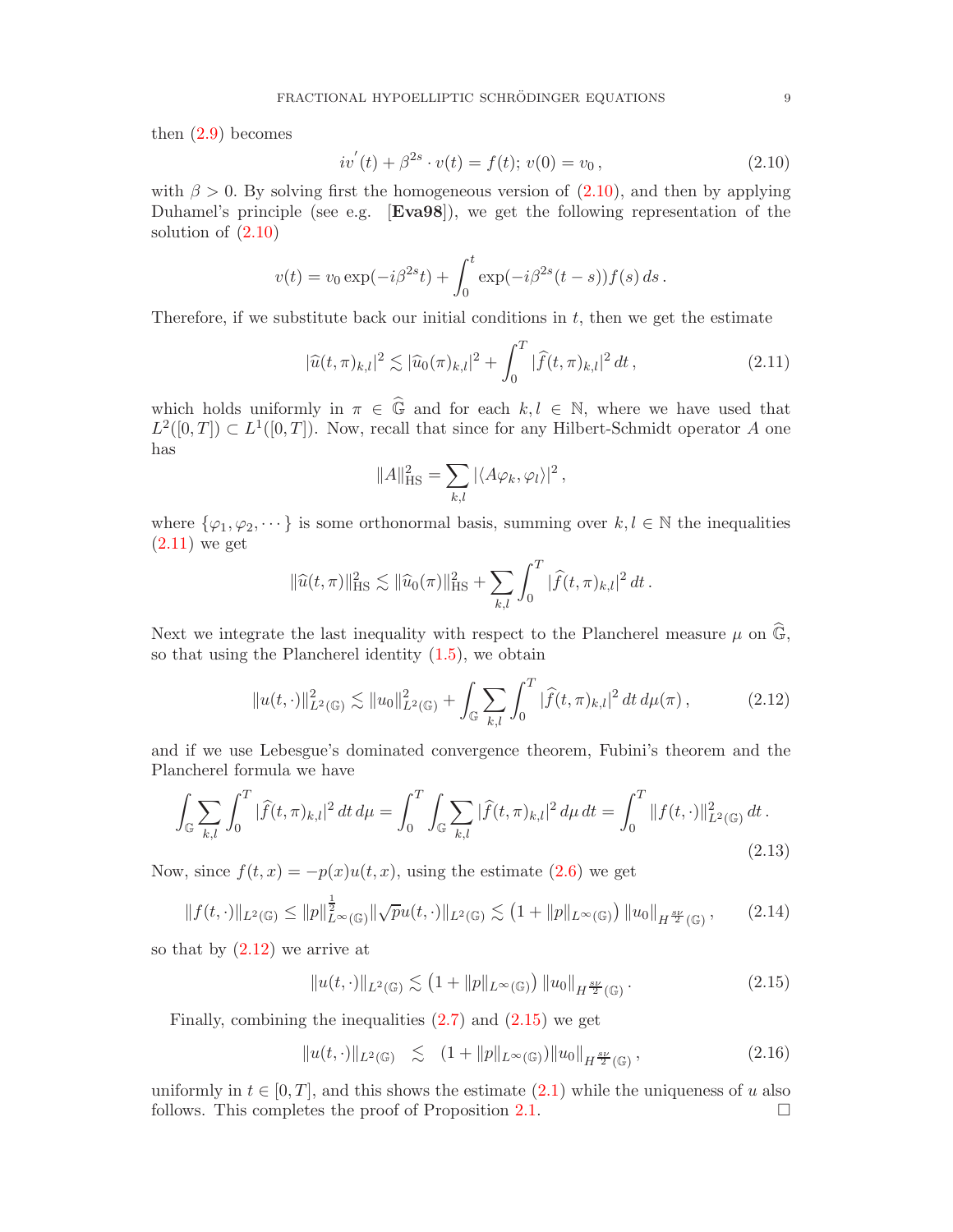**Proposition 2.2.** Assume that  $Q > \nu s$ , and let  $p \in L^{\frac{2Q}{\nu s}}(\mathbb{G}) \cap L^{\frac{Q}{\nu s}}(\mathbb{G}), p \geq 0$ . If we suppose that  $u_0 \in H^{\frac{sv}{2}}(\mathbb{G})$ , then there exists a unique solution  $u \in C([0,T]; H^{\frac{sv}{2}}(\mathbb{G}))$  to the Cauchy problem  $(1.1)$  satisfying the estimate

<span id="page-9-3"></span>
$$
\|u(t,\cdot)\|_{H^{\frac{8\nu}{2}}(\mathbb{G})} \lesssim \|u_0\|_{H^{\frac{8\nu}{2}}(\mathbb{G})} \left\{ \left(1 + \|p\|_{L^{\frac{2Q}{\nu s}}(\mathbb{G})}\right) \left(1 + \|p\|_{L^{\frac{Q}{\nu s}}(\mathbb{G})}\right)^{\frac{1}{2}} \right\},\qquad(2.17)
$$

uniformly in  $t \in [0, T]$ .

Proof. Proceeding as in the proof of Proposition [2.1,](#page-6-2) we have

<span id="page-9-1"></span>
$$
E(t) = E(0), \quad \forall t \in [0, T], \tag{2.18}
$$

where the energy estimate  $E$  is given by

$$
E(t) = \|\mathcal{R}^{\frac{s}{2}}u(t,\cdot)\|_{L^2(\mathbb{G})}^2 + \|\sqrt{p}(\cdot)u(t,\cdot)\|_{L^2(\mathbb{G})}^2.
$$

Now, applying Hölder's inequality, we get

<span id="page-9-0"></span>
$$
\|\sqrt{p}u_0\|_{L^2(\mathbb{G})}^2 \le \|p\|_{L^{q'}(\mathbb{G})} \|u_0\|_{L^{2q}(\mathbb{G})}^2,
$$
\n(2.19)

where  $1 < q, q' < \infty$ , and  $(q, q')$  conjugate exponents, to be chosen later. Observe that if we apply [\(1.6\)](#page-6-3) for  $u_0 \in H^{\frac{s\tilde{\nu}}{2}}(\mathbb{G}), b = \frac{s\nu}{2}, a = 0$ , and  $q_0 = \frac{2Q}{Q-\nu s}$ , then  $\tilde{q}_0 = 2$ , and we have

$$
||u_0||_{L^{q_0}(\mathbb{G})} \lesssim ||\mathcal{R}^{\frac{s}{2}}u_0||_{L^2(\mathbb{G})} < \infty.
$$
\n(2.20)

Choosing  $2q = q_0$  in [\(2.19\)](#page-9-0) so that  $q = \frac{Q}{Q - \nu s}$ , we get  $q' = \frac{Q}{\nu s}$  $\frac{Q}{\nu s}$ , so that

<span id="page-9-4"></span>
$$
\|\sqrt{p}u_0\|_{L^2(\mathbb{G})}^2 \lesssim \|p\|_{L^{\frac{Q}{\nu s}}(\mathbb{G})} \|\mathcal{R}^{\frac{s}{2}}u_0\|_{L^2(\mathbb{G})}^2 < \infty ,\qquad (2.21)
$$

and by  $(2.18)$  we can estimate

<span id="page-9-2"></span>
$$
\|\sqrt{p}(\cdot)u(t,\cdot)\|_{L^{2}(\mathbb{G})}^{2} \leq \|u_{0}\|_{H^{\frac{sy}{2}}(\mathbb{G})}^{2} + \|\sqrt{p}u_{0}\|_{L^{2}(\mathbb{G})}^{2}
$$
  

$$
\lesssim \|u_{0}\|_{H^{\frac{sy}{2}}(\mathbb{G})}^{2} + \|p\|_{L^{\frac{Q}{\nu s}}(\mathbb{G})} \|u_{0}\|_{H^{\frac{sy}{2}}(\mathbb{G})}^{2}
$$
  

$$
\leq \left(1 + \|p\|_{L^{\frac{Q}{\nu s}}(\mathbb{G})}\right) \|u_{0}\|_{H^{\frac{sy}{2}}(\mathbb{G})}^{2}, \qquad (2.22)
$$

uniformly in  $t \in [0, T]$ . Additionally,  $(2.18)$ , using the estimate  $(2.22)$ , implies

<span id="page-9-5"></span>
$$
\|\mathcal{R}^{\frac{s}{2}}u(t,\cdot)\|_{L^2(\mathbb{G})}^2 \lesssim \left(1+\|p\|_{L^{\frac{Q}{\nu s}}(\mathbb{G})}\right) \|u_0\|_{H^{\frac{8\nu}{2}}(\mathbb{G})}^2.
$$
 (2.23)

To show our claim [\(2.17\)](#page-9-3), it suffices to show the desired estimate for the solution norm  $||u(t, \cdot)||_{L^2(\mathbb{G})}$ . To this end, observe that by the Sobolev embeddings [\(1.6\)](#page-6-3) and Hölder's inequality, using [\(2.21\)](#page-9-4) with p instead of  $\sqrt{p}$ , and  $||p^2||_{L^{\frac{Q}{\nu s}}(\mathbb{G})} = ||p||_{L^{\frac{Q}{\nu s}}}$  $\frac{2}{L^{\frac{2Q}{\nu s}}(\mathbb{G})}$ , one obtains

$$
||pu(t,\cdot)||_{L^2(\mathbb{G})}^2 \lesssim ||p||_{L^{\frac{2Q}{\nu s}}}^2 ||\mathcal{R}^{\frac{s}{2}}u(t,\cdot)||_{L^2(\mathbb{G})}^2,
$$

where the last combined with [\(2.23\)](#page-9-5) yields

<span id="page-9-6"></span>
$$
||pu(t, \cdot)||_{L^{2}(\mathbb{G})}^{2} \lesssim ||p||_{L^{\frac{2Q}{\nu s}}(\mathbb{G})}^{2} \left(1 + ||p||_{L^{\frac{Q}{\nu s}}(\mathbb{G})}\right) ||u_{0}||_{H^{\frac{8\nu}{2}}(\mathbb{G})}^{2}.
$$
 (2.24)

Finally, using arguments similar to those we developed in Proposition [2.1,](#page-6-2) together with the estimate  $(2.24)$  we get

$$
||u(t, \cdot)||_{L^{2}(\mathbb{G})}^{2} \leq ||u_{0}||_{L^{2}(\mathbb{G})}^{2} + ||p(\cdot)u(t, \cdot)||_{L^{2}(\mathbb{G})}^{2}
$$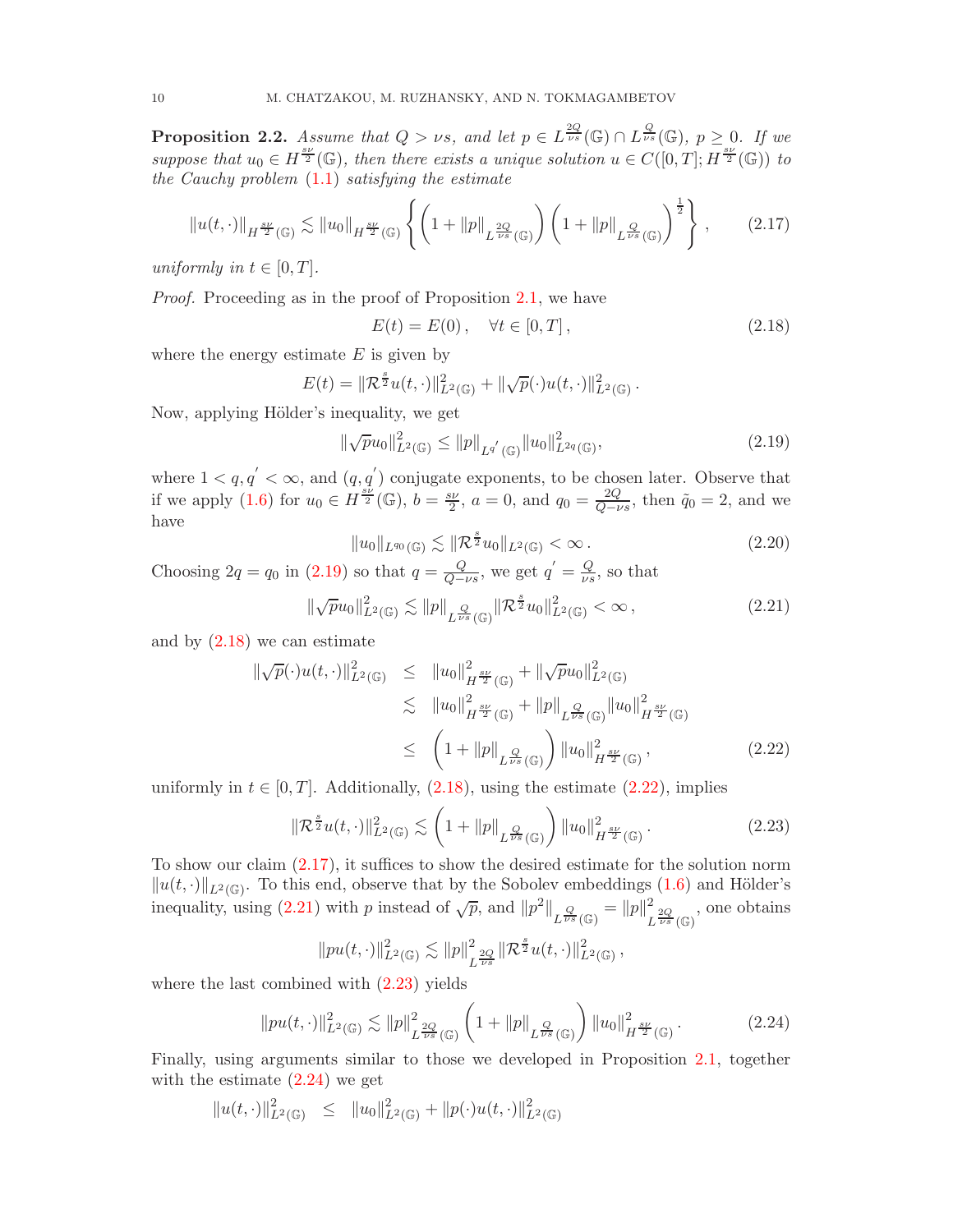$$
\lesssim \|u_0\|_{H^{\frac{sp}{2}}(\mathbb{G})}^2 \left\{ \left(1 + \|p\|_{L^{\frac{2Q}{ps}}(\mathbb{G})}^2 \right) \left(1 + \|p\|_{L^{\frac{Q}{ps}}(\mathbb{G})} \right) \right\},
$$

<span id="page-10-0"></span>uniformly in  $t \in [0, T]$ . The uniqueness of u is immediate by the estimate [\(2.17\)](#page-9-3), and this finishes the proof of Proposition 2.2 this finishes the proof of Proposition [2.2.](#page-8-0)

#### 3. Existence and uniqueness of the very weak solution

Proving the existence and the uniqueness of the very weak solution to the Cauchy problem [\(1.1\)](#page-0-1) requires to assume that the potential p and the initial data  $u_0$  in (1.1) satisfy some moderateness properties. Regarding the potential  $p$ , we have in mind cases where p is strongly singular; like for instance when  $p = \delta$  or  $p = \delta^2$ . In the first case the moderate properties of  $p$  follow by Proposition [3.5,](#page-11-0) while, in the second case, we understand  $\delta^2$  as an approximating family or in the Colombeau sense.

**Definition 3.1** (Moderateness). (1) Let X be a normed space of functions on  $\mathbb{G}$ . A net of functions  $(f_{\epsilon})_{\epsilon} \in X$  is said to be X-moderate if there exists  $N \in \mathbb{N}$ such that

$$
||f_{\epsilon}||_X \lesssim \epsilon^{-N},
$$

uniformly in  $\epsilon \in (0, 1]$ .

(2) A net of functions  $(u_{\epsilon})_{\epsilon}$  in  $C([0,T];H^{\frac{sv}{2}}(\mathbb{G}))$  is said to be  $C([0,T];H^{\frac{sv}{2}}(\mathbb{G}))$ moderate if there exists  $N \in \mathbb{N}$  such that

$$
\sup_{t\in[0,T]}\|u(t,\cdot)\|_{H^{\frac{sp}{2}}(\mathbb{G})}\lesssim \epsilon^{-N},
$$

uniformly in  $\epsilon \in (0,1]$ .

**Definition 3.2** (Negligibility). Let Y be a normed space of functions on G. Let  $(f_{\epsilon})_{\epsilon}$ ,  $(\tilde{f}_{\epsilon})_{\epsilon}$  be two nets. Then, the net  $(f_{\epsilon}-\tilde{f}_{\epsilon})_{\epsilon}$  is called Y-negligible, if the following condition is satisfied

<span id="page-10-1"></span>
$$
||f_{\epsilon} - \tilde{f}_{\epsilon}||_Y \lesssim \epsilon^k , \qquad (3.1)
$$

for all  $k \in \mathbb{N}$ ,  $\epsilon \in (0, 1]$ . In the case where  $f = f(t, x)$  is a function also depending on  $t \in [0, T]$ , then the *negligibility condition* [\(3.1\)](#page-10-1) can be regarded as

$$
|| f_{\epsilon}(t,\cdot) - \tilde{f}_{\epsilon}(t,\cdot)||_Y \lesssim \epsilon^k , \quad \forall k \in \mathbb{N},
$$

uniformly in  $t \in [0, T]$ . The constant in the inequality [\(3.1\)](#page-10-1) can depend on k but not on  $\epsilon$ .

Definitions [3.3](#page-10-2) and [3.7](#page-11-1) introduce the notion of the unique very weak solution to the Cauchy problem  $(1.1)$ . Our definitions resembles the ones in [GR15], but here we measure moderateness and negligibility in terms of  $L^p(\mathbb{G})$  or  $H^{\frac{sb'}{2}}(\mathbb{G})$ -norms rather than in terms of Gevrey-seminorms.

<span id="page-10-2"></span>**Definition 3.3** (Very weak solution). If there exists a  $L^{\infty}(\mathbb{G})$ -moderate, or (provided that  $Q > \nu s$ ) a  $L^{\frac{2Q}{\nu s}}(\mathbb{G}) \cap L^{\frac{Q}{\nu s}}(\mathbb{G})$ -moderate approximating net  $(p_{\epsilon})_{\epsilon}, p_{\epsilon} \geq 0$  to p, and a  $H^{\frac{sy}{2}}(\mathbb{G})$ -moderate regularising net  $(u_{0,\epsilon})_\epsilon$  to  $u_0$ , then the net  $(u_\epsilon)_\epsilon \in C([0,T]; H^{\frac{sy}{2}}(\mathbb{G}))$ which solves the  $\epsilon$ -parametrised problem

$$
\begin{cases}\ni\partial_t u_{\epsilon}(t,x) + \mathcal{R}^s u_{\epsilon}(t,x) + p_{\epsilon}(x)u_{\epsilon}(t,x) = 0, & (t,x) \in [0,T] \times \mathbb{G}, \\
u_{\epsilon}(0,x) = u_{0,\epsilon}(x), & x \in \mathbb{G},\n\end{cases}
$$
\n(3.2)

<span id="page-10-3"></span>for all  $\epsilon \in (0,1]$ , is said to be a very weak solution to the Cauchy problem  $(1.1)$  if it is  $H^{\frac{s\nu}{2}}(\mathbb{G})$ -moderate.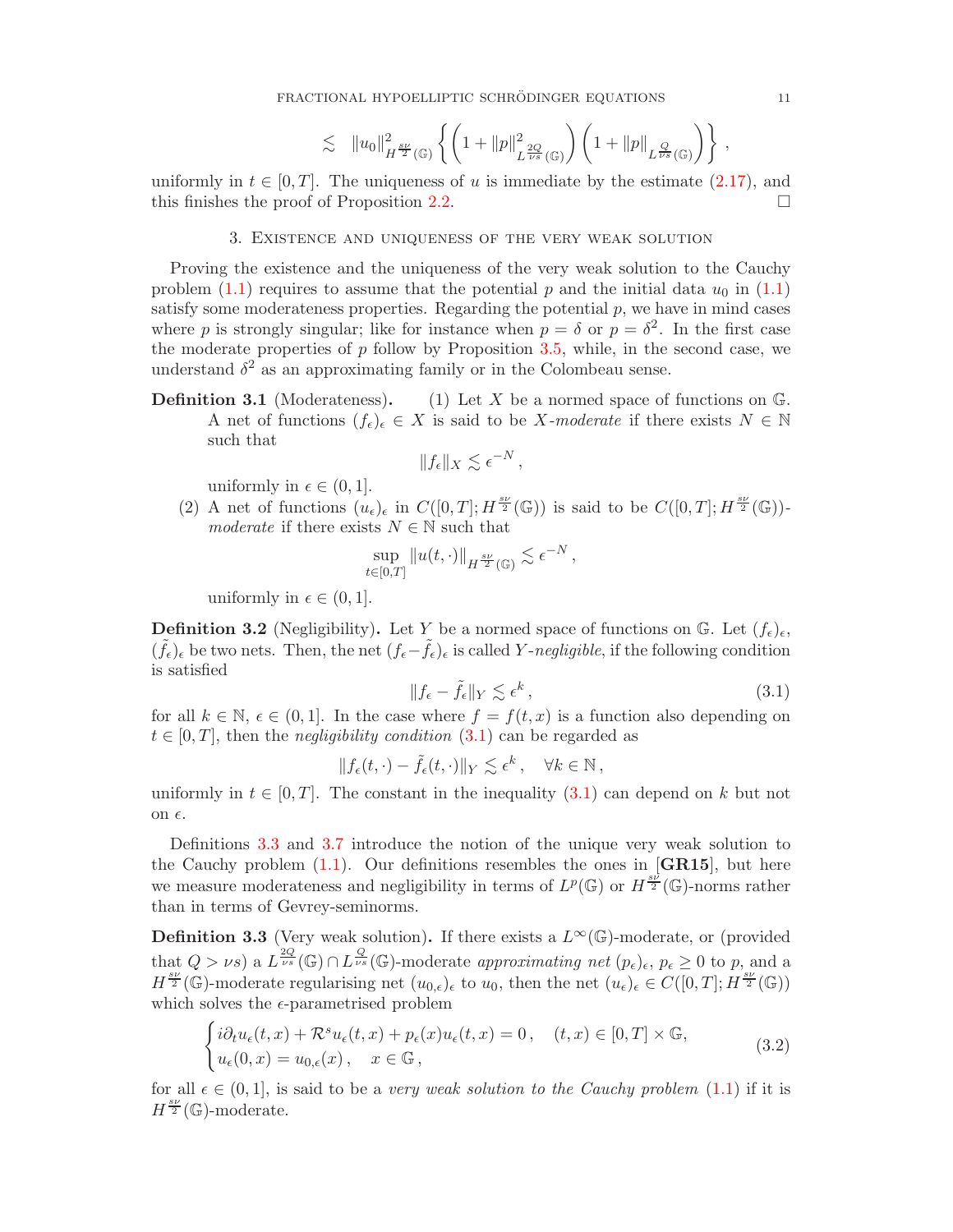Remark 3.4. Let us mention that in Definition [3.3](#page-10-2) the approximating net  $p_{\epsilon}$  includes the case where  $p_{\epsilon}$  is a *regularisation* of p in the case where  $p \in \mathcal{D}'(\mathbb{G})$  is a distribution, i.e., for a Friedrichs mollifier  $\psi \geq 0$  we define  $p_{\epsilon} = p * \psi_{\epsilon}$ . In singular cases, like for instance when  $p = \delta^2$ , we can think of  $p_{\epsilon}$  as  $p_{\epsilon} = \psi_{\epsilon}^2$ ; see also Remark [3.8](#page-12-0) for additional clarifications.

Next we formulate the very weak existence result in compatibility with the two possible moderateness assumptions on the approximating nets  $(p_{\epsilon})_{\epsilon}$  as stated in Definition [3.3.](#page-10-2) Before doing that, let us mention that, regarding the moderateness assumption of the regularisations (or approximations), the global structure of  $\mathcal{E}'$ -distributions, implies that, for any regularisation of them taken via convolutions with a mollifier as in  $(1.7)$ , the assumption on the L<sup>p</sup>-moderateness, for  $p \in [1,\infty]$ , is natural. Formally we have the following proposition as in Proposition 4.8 in [CRT21].

<span id="page-11-0"></span>**Proposition 3.5.** Let  $v \in \mathcal{E}'(\mathbb{G})$ , and let  $v_{\epsilon} = v * \psi_{\epsilon}$  be obtained as the convolution of v with a mollifier  $\psi_{\epsilon}$  as in [\(1.7\)](#page-6-4). Then the regularising net  $(v_{\epsilon})_{\epsilon}$  is  $L^p(\mathbb{G})$ -moderate for any  $p \in [1,\infty]$ .

As an immediate consequence of Proposition [3.5](#page-11-0) is that, for the existence of the very weak solution to the Cauchy problem  $(1.1)$ , we do not require that the initial data  $u_0$ is necessarily an element of the space  $H^{\frac{sv'}{2}}(\mathbb{G})$  as Proposition [2.1](#page-6-2) and Proposition [2.2](#page-8-0) on the existence of the classical solution of [\(1.1\)](#page-0-1) indicate. Indeed, we also allow that  $u_0 \in \mathcal{E}'(\mathbb{G})$  is compactly supported distribution.

<span id="page-11-2"></span>**Theorem 3.6.** Let  $u_0 \in H^{\frac{sv}{2}}(\mathbb{G}) \cup \mathcal{E}'(\mathbb{G})$ . Then the Cauchy problem [\(1.1\)](#page-0-1) has a very weak solution.

*Proof.* Let  $u_0$  be as in the hypothesis. If  $(p_\epsilon)_\epsilon$  is  $L^\infty(\mathbb{G})$ -moderate (or  $L^{\frac{2Q}{\nu s}}(\mathbb{G}) \cap L^{\frac{Q}{\nu s}}(\mathbb{G})$ moderate) and  $(u_{0,\epsilon})_\epsilon$  is  $H^{\frac{s\bar{\nu}}{2}}(\mathbb{G})$ -moderate, then, since also  $p_\epsilon \geq 0$ , by using  $(2.1)$  (or [\(2.17\)](#page-9-3), respectively) we get

$$
\|u_\epsilon(t,\cdot)\|_{H^{\frac{8\nu}{2}}(\mathbb{G})}\lesssim \epsilon^{-N}\,,\quad N\in\mathbb{N}\,,
$$

for all  $t \in [0, T]$  and for any  $\epsilon \in (0, 1]$ . This means that the family of solutions  $(u_{\epsilon})_{\epsilon}$  is  $H^{\frac{sv}{2}}(\mathbb{G})$ -moderate, and completes the proof of Theorem 3.6.  $H^{\frac{sv}{2}}(\mathbb{G})$ -moderate, and completes the proof of Theorem [3.6.](#page-11-2)

Roughly speaking, proving well-posedness in the very weak sense amount to proving that a very weak solution exists and it is unique modulo negligible nets. For the Cauchy problem [\(1.1\)](#page-0-1) that we consider here, this notion can be formalised as follows.

<span id="page-11-1"></span>**Definition 3.7.** Let X and Y be normed spaces of functions on  $\mathbb{G}$ . We say that the Cauchy problem  $(1.1)$  has an  $(X, Y)$ -unique very weak solution, if for all X-moderate nets  $p_{\epsilon} \geq 0, \tilde{p}_{\epsilon} \geq 0$ , such that  $(p_{\epsilon} - \tilde{p}_{\epsilon})_{\epsilon}$  is Y-negligible, and for all  $H^{\frac{8\nu}{2}}(\mathbb{G})$ -moderate regularisations  $u_{0,\epsilon}$ ,  $\tilde{u}_{0,\epsilon}$  such that  $(u_{0,\epsilon} - \tilde{u}_{0,\epsilon})_\epsilon$  is  $H^{\frac{8\nu}{2}}(\mathbb{G})$ -negligible, it follows that

$$
||u_{\epsilon}(t,\cdot)-\tilde{u}_{\epsilon}(t,\cdot)||_{L^{2}(\mathbb{G})}\leq C_{N}\epsilon^{N}, \quad \forall N \in \mathbb{N},
$$

uniformly in  $t \in [0, T]$ , and for all  $\epsilon \in (0, 1]$ , where  $(u_{\epsilon})_{\epsilon}$  and  $(\tilde{u}_{\epsilon})_{\epsilon}$  are the families of solutions corresponding to the  $\epsilon$ -parametrised problems

<span id="page-11-3"></span>
$$
\begin{cases}\ni\partial_t u_{\epsilon}(t,x) + \mathcal{R}^s u_{\epsilon}(t,x) + p_{\epsilon}(x)u_{\epsilon}(t,x) = 0, & (t,x) \in [0,T] \times \mathbb{G}, \\
u_{\epsilon}(0,x) = u_{0,\epsilon}(x), & x \in \mathbb{G},\n\end{cases}
$$
\n(3.3)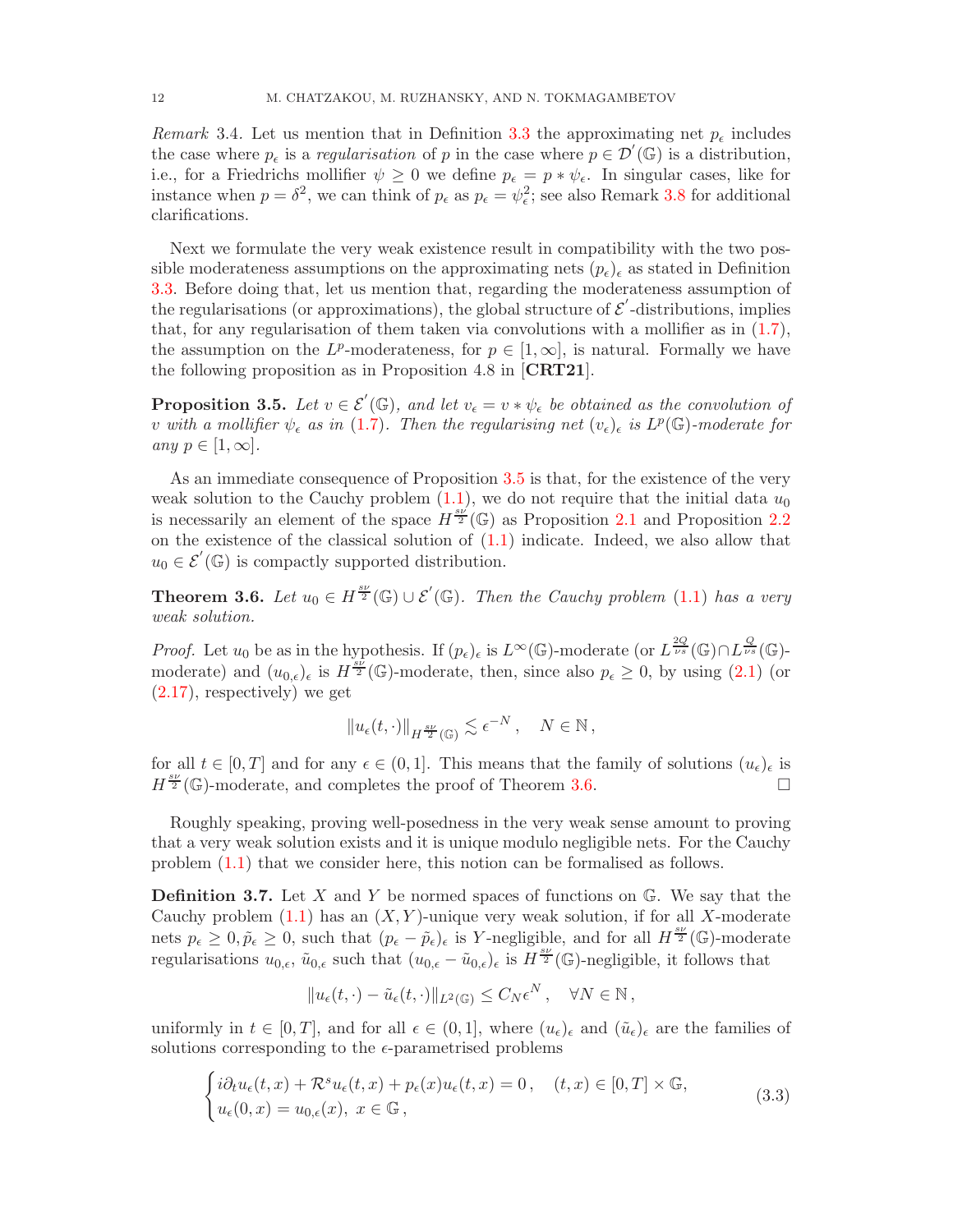#### FRACTIONAL HYPOELLIPTIC SCHRÖDINGER EQUATIONS 13

and

<span id="page-12-4"></span>
$$
\begin{cases}\ni\partial_t\tilde{u}_{\epsilon}(t,x)+\mathcal{R}^s\tilde{u}_{\epsilon}(t,x)+\tilde{p}_{\epsilon}(x)\tilde{u}_{\epsilon}(t,x)=0, & (t,x)\in[0,T]\times\mathbb{G},\\ \tilde{u}_{\epsilon}(0,x)=\tilde{u}_{0,\epsilon}(x),\ x\in\mathbb{G}\,,\end{cases}
$$
\n(3.4)

<span id="page-12-0"></span>respectively.

Remark 3.8. Definition [3.7](#page-11-1) is a rigorous version of Definition 2.2 in the previous paper [ARST21b] regarding the uniqueness of the very weak solution to the Cauchy problem [\(1.1\)](#page-0-1) in the Euclidean setting. In particular, in [ARTS21b] we assume that  $p_{\epsilon}$  and  $\tilde{p}_{\epsilon}$  are regularisations of  $p \in \mathcal{D}'(\mathbb{G})$ , and so they approximate p is some suitable sense. Instead, in Definition [3.7](#page-11-1) we do not require the nets  $p_{\epsilon}$ ,  $\tilde{p}_{\epsilon}$  to approximate p; for instance, if  $p_{\epsilon}$  is some regularisation of p and  $\tilde{p}_{\epsilon}$  is given as

<span id="page-12-1"></span>
$$
\tilde{p}_{\epsilon} = p_{\epsilon} + e^{-1/\epsilon},\tag{3.5}
$$

then the net  $(p_{\epsilon} - \tilde{p}_{\epsilon})_{\epsilon}$  is  $L^{\infty}$ -negligible, and so satisfies the assumption described in Definition [3.7.](#page-11-1) Moreover, the absence of the approximation requirement, allows to consider singular cases of p; cf. Remark [3.4](#page-10-3) where we take  $p = \delta^2$  and  $p_{\epsilon} = \psi_{\epsilon}^2$ . Thus, under the choice of  $\tilde{p}_{\epsilon}$  as in [\(3.5\)](#page-12-1), the implied net  $(p_{\epsilon} - \tilde{p}_{\epsilon})$  is suitable for our purposes.

To summarise the above, the meaning of the conditions regarding the nets  $p_{\epsilon}$  and  $\tilde{p}_{\epsilon}$  in Definition [3.7](#page-11-1) should be interpreted as a requirement for the stability of the very weak solution under negligible changes on the potential  $p$ ; see also Theorem [3.10](#page-12-2) and Theorem [3.11](#page-14-1) where no approximating assumption has been regarded.

The following theorems show the uniqueness of the very weak solution to the Cauchy problem [\(1.1\)](#page-0-1) under different assumptions on the nets  $(p_\epsilon)_\epsilon$ . In order to do this, we need the following technical lemma, that shall also be used to prove the consistency of the very weak solution with the classical one.

<span id="page-12-3"></span>**Lemma 3.9.** Let  $u_0 \in L^2(\mathbb{G})$  and assume that p is non-negative. Then, for the unique solution  $u$  to the Cauchy problem  $(1.1)$  we have the energy conservation

<span id="page-12-5"></span>
$$
||u(t, \cdot)||_{L^2(\mathbb{G})} = \text{constant},\qquad(3.6)
$$

for all  $t \in [0, T]$ .

*Proof.* If we multiply equation  $(1.1)$  by  $-i$ , then we obtain

$$
u_t(t,x)-i\mathcal{R}^s u(t,x)-ip(x)u(t,x)=0\,.
$$

If we multiply the above with  $u$ , integrate over  $\mathbb{G}$ , and consider the real part of the above we get

$$
\Re(\langle u_t(t,\cdot),u(t,\cdot)\rangle_{L^2(\mathbb{G})}-i\langle\mathcal{R}^su(t,\cdot),u(t,\cdot)\rangle_{L^2(\mathbb{G})}-i\langle p(\cdot)u(t,\cdot),u(t,\cdot)\rangle_{L^2(\mathbb{G})})=0\,,
$$

or equivalently

$$
\Re(\langle u_t(t,\cdot).u(t,\cdot)\rangle_{L^2(\mathbb{G})})=\frac{1}{2}\partial_t||u(t,\cdot)||^2_{L^2(\mathbb{G})}=0.
$$

The latter means that we have energy conservation, i.e., the norm  $||u(t, \cdot)||_{L^2(\mathbb{G})}$  remains constants over time, and in particular we have

$$
||u(t, \cdot)||_{L^2(\mathbb{G})} = ||u_0||_{L^2(\mathbb{G})}, \quad \forall t \in [0, T],
$$

implying  $(3.9)$ .

<span id="page-12-2"></span>**Theorem 3.10.** Suppose that  $u_0 \in H^{\frac{sv}{2}}(\mathbb{G}) \cup \mathcal{E}'(\mathbb{G})$ . Then the very weak solution to the Cauchy problem [\(1.1\)](#page-0-1) is  $(L^{\infty}(\mathbb{G}), L^{\infty}(\mathbb{G}))$ -unique.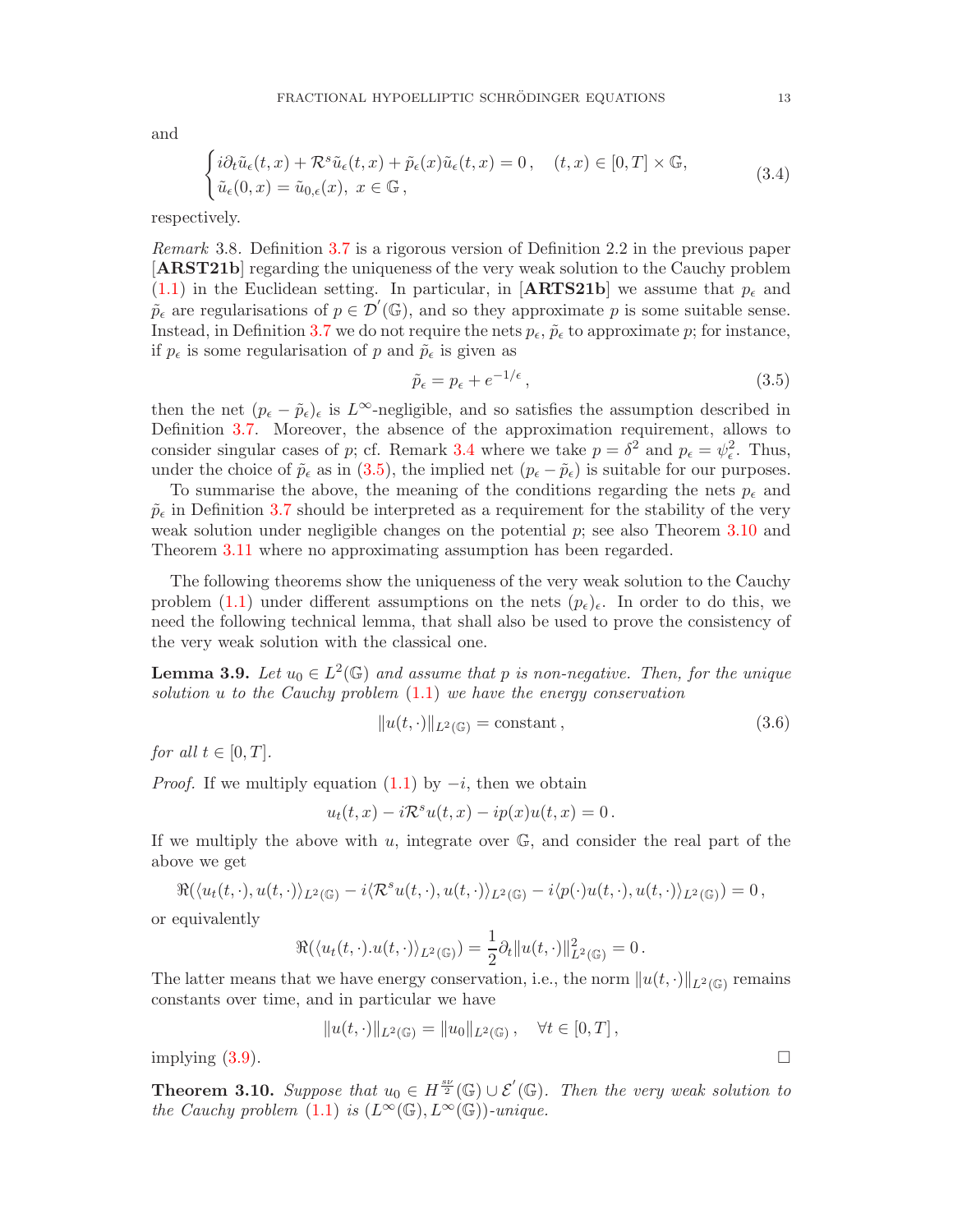*Proof.* Let  $(u_{\epsilon})_{\epsilon}$  and  $(\tilde{u}_{\epsilon})_{\epsilon}$  be the families of solutions corresponding to the Cauchy problems [\(3.3\)](#page-11-3) and [\(3.4\)](#page-12-4), respectively. If we denote by  $U_{\epsilon}(t, \cdot) := u_{\epsilon}(t, \cdot) - \tilde{u}_{\epsilon}(t, \cdot)$ , then  $U_{\epsilon}$  satisfies

<span id="page-13-0"></span>
$$
\begin{cases}\ni\partial_t U_{\epsilon}(t,x) + \mathcal{R}^s U_{\epsilon}(t,x) + p_{\epsilon}(x)U_{\epsilon}(t,x) = f_{\epsilon}(t,x), & (t,x) \in [0,T] \times \mathbb{G}, \\
U_{\epsilon}(0,x) = (u_{0,\epsilon} - \tilde{u}_{0,\epsilon})(x), x \in \mathbb{G},\n\end{cases}
$$
\n(3.7)

where  $f_{\epsilon}(t, x) := (\tilde{p}_{\epsilon}(x) - p_{\epsilon}(x))\tilde{u}_{\epsilon}(t, x).$ 

The solution of the Cauchy problem [\(3.7\)](#page-13-0) can be expressed in terms of the solution to the corresponding homogeneous Cauchy problem using Duhamel's principle. Indeed, if  $W_{\epsilon}(t, x)$ , and  $V_{\epsilon}(t, x; \sigma)$ , where  $\sigma$  is some fixed parameter in [0, T], are the solutions to the homogeneous Cauchy problems

$$
\begin{cases}\ni\partial_t V_{\epsilon}(t,x;\sigma)+\mathcal{R}^s V_{\epsilon}(t,x;\sigma)+p_{\epsilon} V_{\epsilon}(t,x;\sigma)=0\,,&\text{in}\ (\sigma,T]\times\mathbb{G},\\ V_{\epsilon}(t,x;\sigma)=f_{\epsilon}(\sigma,x)&\text{on }\{t=\sigma\}\times\mathbb{G}\,,\end{cases}
$$

and

$$
\begin{cases} i\partial_t W_{\epsilon}(t,x)+\mathcal{R}^s W_{\epsilon}(t,x)+p_{\epsilon}W_{\epsilon}(t,x)=0\,,&\text{in}\left[0,T\right]\times\mathbb{G},\\ W_{\epsilon}(t,x)=(u_{0,\epsilon}-\tilde{u}_{0,\epsilon})(x)&\text{on}\left\{t=0\right\}\times\mathbb{G}\,, \end{cases}
$$

respectively, then  $U_{\epsilon}$  is given by

<span id="page-13-1"></span>
$$
U_{\epsilon}(t,x) = W_{\epsilon}(t,x) + \int_0^t V_{\epsilon}(t-\sigma,x;\sigma) d\sigma.
$$
 (3.8)

Taking the  $L^2$ -norm in [\(3.8\)](#page-13-1) and using the energy conservation [\(3.6\)](#page-12-5) to estimate  $V_{\epsilon}$  we get

<span id="page-13-2"></span>
$$
\|U_{\epsilon}(t,\cdot)\|_{L^{2}(\mathbb{G})} \leq \|W_{\epsilon}(t,\cdot)\|_{L^{2}(\mathbb{G})} + \int_{0}^{T} \|V_{\epsilon}(t-\sigma,\cdot;\sigma)\|_{L^{2}(\mathbb{G})} d\sigma
$$
\n
$$
\lesssim \|u_{0,\epsilon} - \tilde{u}_{0,\epsilon}\|_{L^{2}(\mathbb{G})} + \int_{0}^{T} \|f_{\epsilon}(\sigma,\cdot)\|_{L^{2}(\mathbb{G})} d\sigma
$$
\n
$$
\lesssim \|u_{0,\epsilon} - \tilde{u}_{0,\epsilon}\|_{L^{2}(\mathbb{G})} + \|\tilde{p}_{\epsilon} - p_{\epsilon}\|_{L^{\infty}(\mathbb{G})} \int_{0}^{T} \|\tilde{u}_{\epsilon}(\sigma,\cdot)\|_{L^{2}(\mathbb{G})} d\sigma,
$$
\n(3.9)

for all  $t \in [0, T]$ , where for the first inequality [\(3.9\)](#page-13-2) we have applied Minkowski's integral inequality, i.e., that

$$
\|\int_0^t V_{\epsilon}(t-\sigma,\cdot;\sigma)\,d\sigma\|_{L^2(\mathbb{G})}\leq \int_0^t \|V_{\epsilon}(t-\sigma,\cdot;\sigma)\|_{L^2(\mathbb{G})}\,d\sigma.
$$

Now, using the fact that  $(u_{0,\epsilon} - \tilde{u}_{0,\epsilon})_\epsilon$  is  $H^{\frac{sy}{2}(\mathbb{G})}$ -negligible, while also that the net  $(\tilde{u}_{\epsilon})_{\epsilon}$ , as being a very weak solution to the Cauchy problem [\(3.3\)](#page-11-3), is  $H^{\frac{8\nu}{2}}(\mathbb{G})$ -moderate and that  $(p_{\epsilon} - \tilde{p}_{\epsilon})_{\epsilon}$  is  $L^{\infty}$ -negligible, we get that

$$
||U_{\epsilon}(t,\cdot)||_{L^{2}(\mathbb{G})}\lesssim \epsilon^{N}+\epsilon^{\tilde{N}}\int_{0}^{T}\epsilon^{-N_{1}}d\sigma,
$$

for some  $N_1 \in \mathbb{N}$ , and for all  $N, \tilde{N} \in \mathbb{N}$ ,  $\epsilon \in (0, 1]$ . That is, we have

$$
||U_{\epsilon}(t,\cdot)||_{L^2(\mathbb{G})}\lesssim \epsilon^k\,,
$$

for all  $k \in \mathbb{N}$ , and the last shows that the net  $(u_\epsilon)_\epsilon$  is the unique very weak solution to the Cauchy problem (1.1). the Cauchy problem [\(1.1\)](#page-0-1).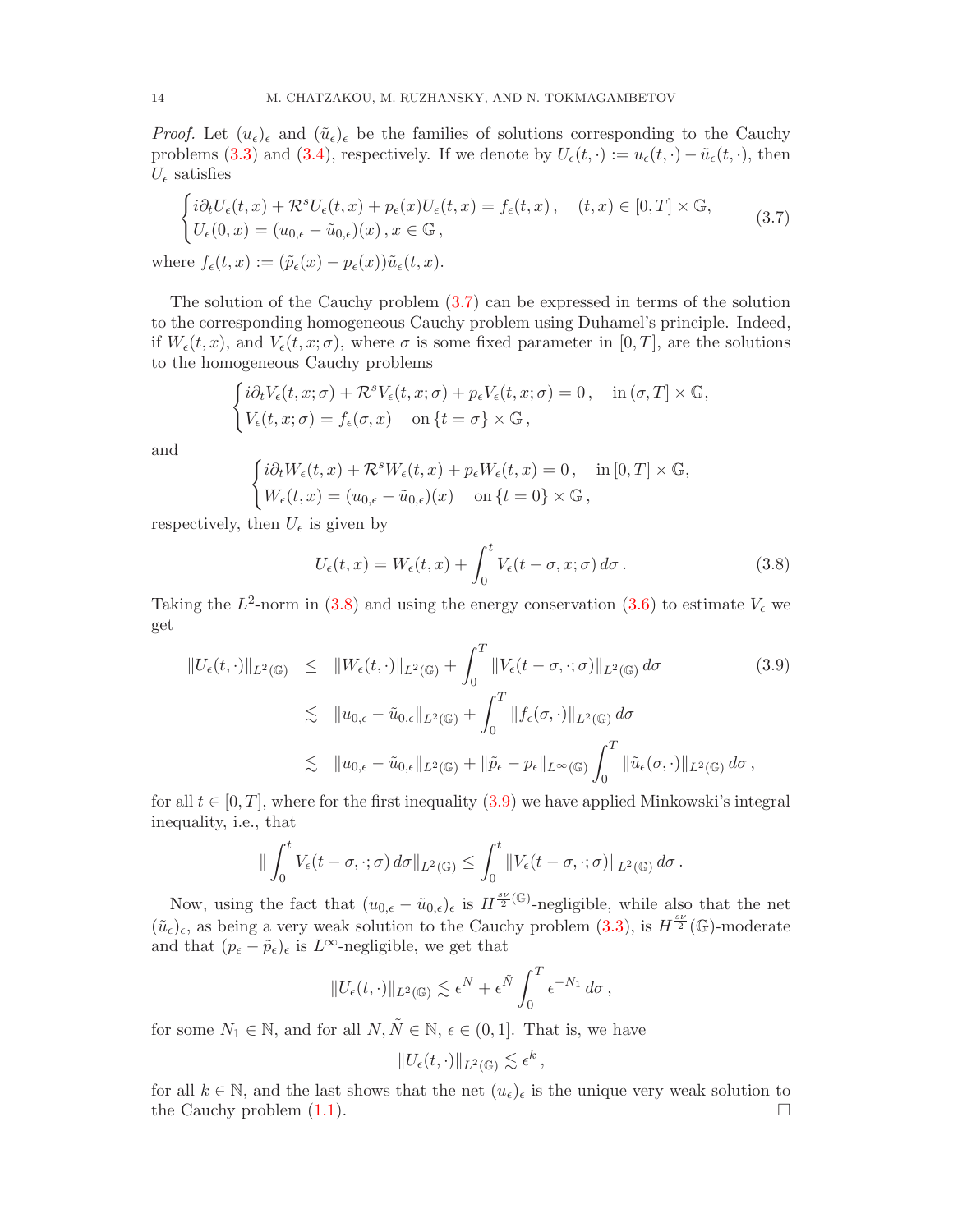<span id="page-14-1"></span>Alternative to Theorem [3.10](#page-12-2) conditions on the nets  $(p_{\epsilon})_{\epsilon},(\tilde{p}_{\epsilon})_{\epsilon}$  that guarantee the very weakly well-posedness of [\(1.1\)](#page-0-1) are given in the following theorem.

**Theorem 3.11.** Let  $Q > \nu s$ , and suppose that  $u_0 \in H^{\frac{sv}{2}}(\mathbb{G})$ . Then, the very weak solution to the Cauchy problem [\(1.1\)](#page-0-1) is  $(L^{\infty}(\mathbb{G}), L^{\frac{2Q}{\nu s}}(\mathbb{G}))$ -unique. Moreover, the very weak solution to the Cauchy problem [\(1.1\)](#page-0-1) is also  $(L^{\frac{2Q}{\nu s}}(\mathbb{G}) \cap L^{\frac{Q}{\nu s}}(\mathbb{G}), L^{\frac{2Q}{\nu s}}(\mathbb{G}))$ -unique and  $(L^{\frac{2Q}{\nu s}}(\mathbb{G}) \cap L^{\frac{Q}{\nu s}}(\mathbb{G}), L^{\infty}(\mathbb{G}))$ -unique.

*Proof.* We will only prove the  $(L^{\infty}(\mathbb{G}), L^{\frac{2Q}{\nu s}}(\mathbb{G}))$ -uniqueness as the other two uniqueness statements are similar. Using arguments similar to those developed in Theorem [3.10,](#page-12-2) we arrive at

$$
||U_{\epsilon}(t,\cdot)||_{L^{2}(\mathbb{G})} \lesssim ||u_{0,\epsilon}-\tilde{u}_{0,\epsilon}||_{L^{2}(\mathbb{G})} + \int_{0}^{T} ||f_{\epsilon}(\sigma,\cdot)||_{L^{2}(\mathbb{G})} d\sigma
$$
  
= 
$$
||u_{0,\epsilon}-\tilde{u}_{0,\epsilon}||_{L^{2}(\mathbb{G})} + \int_{0}^{T} ||(\tilde{p}_{\epsilon}-p_{\epsilon})(\cdot)\tilde{u}_{\epsilon}(\sigma,\cdot)||_{L^{2}(\mathbb{G})} d\sigma.
$$

for all  $t \in [0, T]$ . Additionally, by applying Hölder's inequality, together with the Sobolev embeddings [\(1.6\)](#page-6-3), we have

$$
\|(\tilde{p}_{\epsilon}-p_{\epsilon})(\cdot)\tilde{u}_{\epsilon}(t,\cdot)\|_{L^{2}(\mathbb{G})}\leq \|\tilde{p}_{\epsilon}-p_{\epsilon}\|_{L^{\frac{2Q}{\nu s}}(\mathbb{G})}\|\mathcal{R}^{\frac{s}{2}}\tilde{u}_{\epsilon}(t,\cdot)\|_{L^{2}(\mathbb{G})},
$$

where since  $(\tilde{u}_{\epsilon})$ , as being the very weak solution corresponding to the  $L^{\infty}(\mathbb{G})$ -moderate net  $(\tilde{p}_{\epsilon})_{\epsilon}$ , is  $H^{\frac{8\nu}{2}}(\mathbb{G})$ -moderate, we have

$$
\|\mathcal{R}^{\frac{s}{2}}\tilde{u}_{\epsilon}(t,\cdot)\|_{L^2(\mathbb{G})}\lesssim \epsilon^{-N_1}\,,\quad\text{for some }N_1\in\mathbb{N}\,.
$$

Summarising the above, and since

$$
||u_{0,\epsilon}-\tilde{u}_{0,\epsilon}||_{L^2(\mathbb{G})}, ||\tilde{p}_{\epsilon}-p_{\epsilon}||_{L^{\frac{2Q}{\nu s}}(\mathbb{G})}\lesssim \epsilon^N\,,\quad \forall N\in\mathbb{N}\,,
$$

we obtain

$$
||U_{\epsilon}(t,\cdot)||_{L^{2}(\mathbb{G})}\lesssim \epsilon^{k},\quad \forall k\in\mathbb{N},
$$

<span id="page-14-0"></span>uniformly in t, and this finishes the proof of Theorem [3.11.](#page-14-1)

### 4. Consistency of the very weak solution with the classical one

The next theorems stress the conditions, on the potential p and on the initial data  $u_0$ , under which, the classical solution to the Cauchy problem  $(1.1)$ , as given in Proposition [2.1](#page-6-2) or Proposition [2.2,](#page-8-0) can be recaptured by its very weak solution. To avoid any possible misunderstanding, let us clarify by a 'regularisation' of  $p$  we mean the net arising via the convolution of  $p$  with non-negative Friedrichs mollifiers as in  $(1.7)$ .

<span id="page-14-2"></span>**Theorem 4.1.** Let  $Q > \nu s$ . Consider the Cauchy problem [\(1.1\)](#page-0-1), and let  $u_0 \in H^{\frac{sv}{2}}(\mathbb{G})$ . Assume also that  $p \in L^{\frac{2Q}{\nu s}}(\mathbb{G}) \cap L^{\frac{Q}{\nu s}}(\mathbb{G}), p \geq 0$ , and that  $(p_{\epsilon})_{\epsilon}$ , is a regularisation of the potential p. Then the regularised net  $(u_\epsilon)_\epsilon$  converges, as  $\epsilon \to 0$ , in  $L^2(\mathbb{G})$  to the classical solution u given by Proposition [2.2.](#page-8-0)

*Proof.* Let u be the classical solution of  $(1.1)$  given by Proposition [2.2,](#page-8-0) and let  $(u_{\epsilon})$  be the very weak solution of the regularised analogue of it as in [\(3.3\)](#page-11-3). If we denote by  $W_{\epsilon}(t, x) := u(t, x) - u_{\epsilon}(t, x)$ , then  $W_{\epsilon}$  solves the auxiliary Cauchy problem

<span id="page-14-3"></span>
$$
\begin{cases}\ni\partial_t W_{\epsilon}(t,x) + \mathcal{R}^s W_{\epsilon}(t,x) + p_{\epsilon}(x)W_{\epsilon}(t,x) = \eta_{\epsilon}(t,x),\\W_{\epsilon}(0,x) = (u_0 - u_{0,\epsilon})(x)\,,\end{cases}
$$
\n(4.1)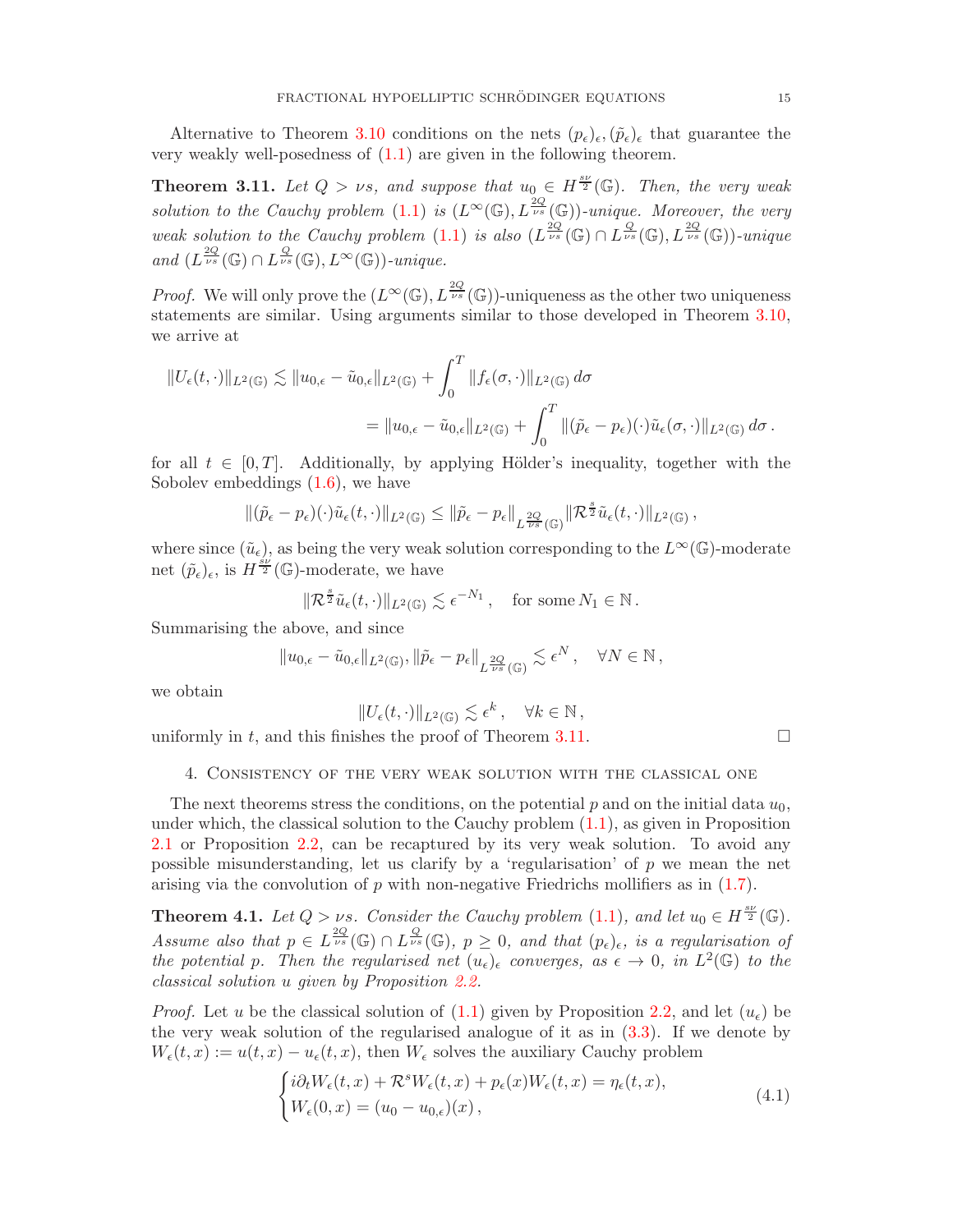where  $\eta_{\epsilon}(t, x) := (p_{\epsilon}(x) - p(x))u(t, x)$ . Using Duhamel's principle and arguments similar to Theorem [3.10](#page-12-2) we get the estimates

<span id="page-15-1"></span>
$$
\|W_{\epsilon}(t,\cdot)\|_{L^{2}(\mathbb{G})} \leq \|u_{0}-u_{0,\epsilon}\|_{L^{2}(\mathbb{G})} + \int_{0}^{T} \|\eta_{\epsilon}(\sigma,\cdot)\|_{L^{2}(\mathbb{G})} d\sigma
$$
  
\n
$$
= \|u_{0}-u_{0,\epsilon}\|_{L^{2}(\mathbb{G})} + \int_{0}^{T} \|(p_{\epsilon}-p)(\cdot)u(\sigma,\cdot)\|_{L^{2}(\mathbb{G})} d\sigma
$$
  
\n
$$
\leq \|u_{0}-u_{0,\epsilon}\|_{L^{2}(\mathbb{G})} + \int_{0}^{T} \|p_{\epsilon}-p\|_{L^{\frac{2Q}{\nu s}}(\mathbb{G})} \|\mathcal{R}^{\frac{s}{2}}u(\sigma,\cdot)\|_{L^{2}(\mathbb{G})} d\sigma,(4.2)
$$

where to get the last inequality we apply Hölder's inequality and the Sobolev embeddings  $(1.6)$ . Now, since by Proposition [2.2](#page-8-0) we have  $u \in H^{\frac{sv}{2}}(\mathbb{G})$ , while also  $p \in L^{\frac{2Q}{vs}}(\mathbb{G})$ ,  $u_0 \in H^{\frac{sv}{2}}(\mathbb{G})$ , we get that

$$
||u_0 - u_{0,\epsilon}||_{L^2(\mathbb{G})}, ||p_{\epsilon} - p||_{L^{\frac{2Q}{\nu s}}(\mathbb{G})} ||\mathcal{R}^{\frac{s}{2}}u(\sigma,\cdot)||_{L^2(\mathbb{G})} \to 0,
$$

as  $\epsilon \to 0$ , so that by [\(4.2\)](#page-15-1) and Lebesgue's dominated convergence theorem we get

$$
||W_{\epsilon}(t,\cdot)||_{L^{2}(\mathbb{G})}\to 0, \qquad (4.3)
$$

uniformly in  $t \in [\sigma, T]$ , where  $\sigma \in [0, T]$ , i.e., the very weak solution converges to the classical one in  $L^2$ , and this finishes the proof of Theorem 4.1. classical one in  $L^2$ , and this finishes the proof of Theorem [4.1.](#page-14-2)

In the following theorem we denote by  $C_0(\mathbb{G})$  the space of continuous functions on G vanishing at infinity, that is, such that for every  $\epsilon > 0$  there exists a compact set K outside of which we have  $|f| < \epsilon$ . Note that  $C_0(\mathbb{G})$  is a Banach space if endowed with the norm  $\|\cdot\|_{L^{\infty}(\mathbb{G})}$ .

<span id="page-15-2"></span>**Theorem 4.2.** Consider the Cauchy problem [\(1.1\)](#page-0-1), and let  $u_0 \in H^{\frac{8\nu}{2}}(\mathbb{G})$ . Assume also that  $p \in C_0(\mathbb{G})$ ,  $p \geq 0$ , and that  $(p_\epsilon)_{\epsilon}$ ,  $p_\epsilon \geq 0$ , is a regularisation of the coefficient p. Then the regularised net  $(u_\epsilon)_\epsilon$  converges, as  $\epsilon \to 0$ , in  $L^2(\mathbb{G})$  to the classical solution u given by Proposition [2.1.](#page-6-2)

Before giving the proof of Theorem [4.2,](#page-15-2) let us make the following observation: If  $p \in C_0(\mathbb{G})$ , then  $||p_\epsilon||_{L^\infty(\mathbb{G})} \leq C < \infty$ , uniformly in  $\epsilon \in (0, 1]$ .

*Proof of Theorem [4.2.](#page-15-2)* First observe that for p,  $(p_{\epsilon})_{\epsilon}$  as in the hypothesis, we have  $p_{\epsilon} \in L^{\infty}(\mathbb{G})$  for each  $\epsilon \in (0,1]$ . Hence, if we denote by  $W_{\epsilon}$  the solution to the problem [\(4.1\)](#page-14-3), then, reasoning as we did in Theorem [4.2,](#page-15-1) we obtain

$$
||W_{\epsilon}(t,\cdot)||_{L^{2}(\mathbb{G})}\lesssim ||u_{0}-u_{0,\epsilon}||_{L^{2}(\mathbb{G})}+\int_{0}^{T}||(p_{\epsilon}-p)(\cdot)u(\sigma,\cdot)||_{L^{2}(\mathbb{G})}d\sigma,
$$

uniformly in  $t \in [0, T]$ . Now, since

$$
\|(p_{\epsilon}-p)(\cdot)u(\sigma,\cdot)\|_{L^2(\mathbb{G})}\leq \|p_{\epsilon}-p\|_{L^{\infty}(\mathbb{G})}\|u(\sigma,\cdot)\|_{L^2(\mathbb{G})},
$$

while by Lemmas  $3.1.58$  and  $3.1.59$  in [FR16] we have

$$
\|p_{\epsilon} - p\|_{L^{\infty}(\mathbb{G})} \to 0, \quad \text{as} \quad \epsilon \to 0,
$$

summarising the above we get

$$
||W_{\epsilon}(t,\cdot)||_{L^{2}(\mathbb{G})}\to 0\,,\quad\text{as}\quad\epsilon\to 0\,,\tag{4.4}
$$

<span id="page-15-0"></span>and this completes the proof of Theorem [4.2.](#page-15-2)

$$
\Box
$$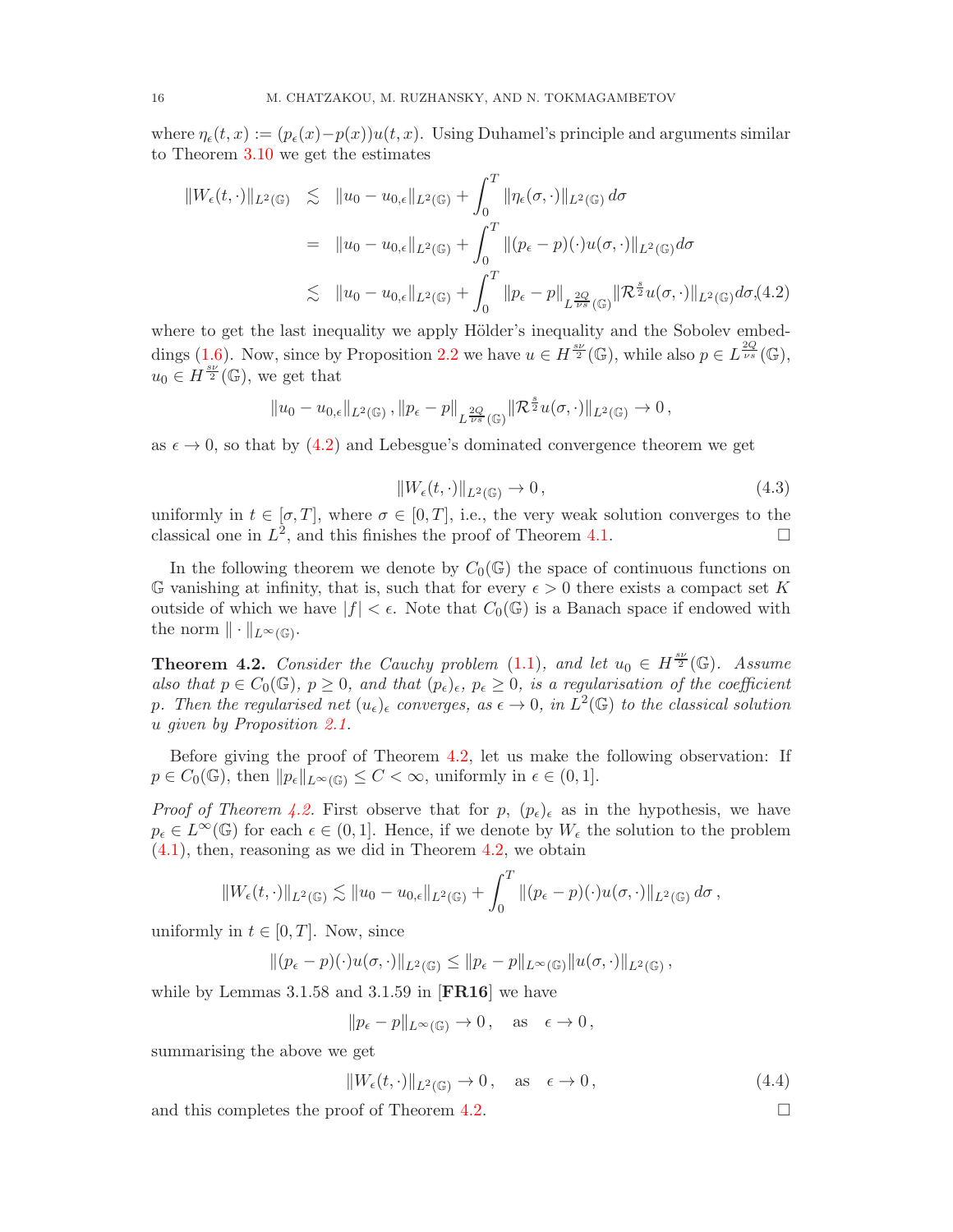*Remark* 4.3. In the consistency result  $[ARST21b]$  the assumption on the potential p is regarded as  $p \in L^{\infty}(\mathbb{R}^d)$ . However, this assumption is not a sufficient one; we should instead ask for p to be in the subspace  $C_0(\mathbb{R}^d)$  of  $L^{\infty}(\mathbb{R}^d)$ , as follows by Theorem [4.2](#page-15-2) in the particular case where  $\mathbb{G} = \mathbb{R}^d$  and  $\mathcal{R} = -\Delta$ .

#### <span id="page-16-0"></span>**REFERENCES**

[ART19] A. Altybay, M. Ruzhansky, N. Tokmagambetov. Wave equation with distributional propagation speed and mass term: Numerical simulations. Appl. Math. E-Notes, 19 (2019), 552–562. [ARST21a] A. Altybay, M. Ruzhansky, M. E. Sebih, N. Tokmagambetov. Fractional Klein-Gordon equation with singular mass. Chaos, Solitons and Fractals, 143 (2021), 110579. [ARST21b] A. Altybay, M. Ruzhansky, M. E. Sebih, N. Tokmagambetov. Fractional Schrödinger equations with singular potentials of higher-order. Rep. Math. Phys., 87 (2021), 129– 144. [ARST21c] A. Altybay, M. Ruzhansky, M. E. Sebih, N. Tokmagambetov. The heat equation with strongly singular potentials. Appl. Math. Comput., 399 (2021), 126006. [Bea77] R. Beals. Opérateurs invariants hypoelliptiques sur un groupe de Lie nilpotent. In: Séminarie Goulaouic-Schwartz 1976/1977: Équations aux dérivées partielles at analyse fonctionnelle, Exp. No. 19, page 8, 1977. [Bir37] G. Birkhoff. Representability of Lie algebras and Lie groups by matrices. Ann. of Math., 38 (1937), 526—532. [Cha20] M. Chatzakou. On  $(\lambda, \mu)$ -classes on the Engel group. In: Georgiev V., Ozawa T., Ruzhansky M., Wirth J. (eds) Advances in Harmonic Analysis and Partial Differential Equations, Trends Math., Birkhauser/Springer, (2020), 37–49. [Cha21] M. Chatzakou. Quantizations on the Engel and the Cartan groups. Journal of Lie Theory, 31 (2021), 517–542. [CDR18] M. Chatzakou, M. Ruzhansky and J. Delgado. On a class of anharmonic oscillators. Arxiv:1811.12566v3. To appear in J. Math. Pures Appl. [CRT21] M. Chatzakou, M. Ruzhansky and N. Tokmagambetov. Fractional Klein-Gordon equation with singular mass. II: Hypoelliptic case. arXiv:2105.12862 (2021). [CG90] L. J. Corwin, F. P. Greenleaf. Representations of nilpotent Lie groups and their applications. Part I, vol. 18 of Cambridge Studies in Advanced Mathematics. Cambridge University Press, Cambridge, 1990. Basic theory and examples. [Dix57] J. Dixmier. Sur les représentations unitaires des groupes de Lie nilpotents. Canad. J. Math., 10 (1957), 321–348. [Dix77] J. Dixmier. C<sup>\*</sup>-algebras. Translated from French by Francis Jellet, North-Holland Mathematical Library, vol. 15, 1977. [Eva98] L. C. Evans. Partial Differential Equations. American Mathematical Society, 1998. [FR16] V. Fischer, M. Ruzhansky. Quantizations on Nilpotent Lie Groups. Progress in Mathematics, vol. 314, Birkhäuser/Springer, 2016. [FS82] G. B. Folland, E. M. Stein. Hardy Spaces on Homogeneous Groups. Mathematical notes, vol. 28, Princeton University Press/University of Tokyo Press, Princeton, N.J./Tokyo, 1982. [FJ98] F. G. Friedlander, M. Joshi. Introductions to the Theory of Distributions. Cambridge University Press, 1998. [Gar20] C. Garetto. On the wave equation with multiplicities and space-dependent irregular coefficients. to appear in Trans. Amer. Math. Soc., arXiv:2004.09657 (2020) [GR15] C. Garetto, M. Ruzhansky. Hyperbolic second order equations with non-regular time dependent coefficients. Arch. Ration. Mech. Anal., 217 (2015), 113—154. [HN79] B. Helffer, J. Nourrigat. Caracterisation des opérateurs hypoelliptiques homogénes invariants á gauche sur un groupe de Lie nilpotent gradué. Comm. Part. Diff. Eq., 4 (1979), 899–958. [HJL85] A. Hulanicki, J. W. Jenkins, J. Ludwig. Minimum eigenvalues for positive, Rockland operators. Proc. Amer. Math. Soc., 94 (1985), 718–720. [MRT19] J. C. Munoz, M. Ruzhansky and N. Tokmagambetov. Wave propagation with irregular dissipation and applications to acoustic problems and shallow water. J. Math. Pures Appl. 123 (2019), 127–147.